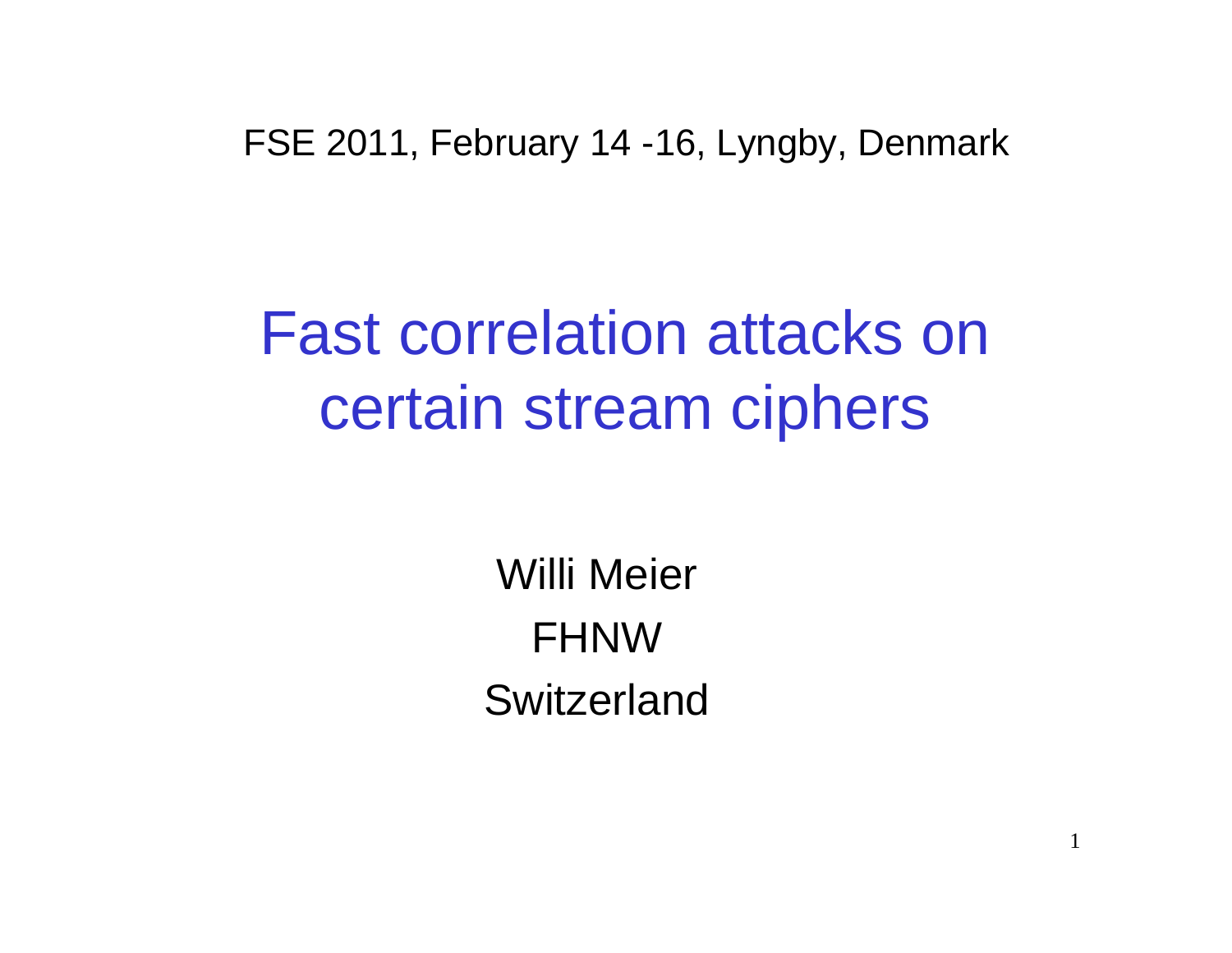# **Overview**

- A decoding problem
- LFSR-based stream ciphers
- Correlation attacks
- Fast correlation attacks
- Towards correlation immunity
- Combiners with memory
- Linear attacks (correlations everywhere?)
- Conclusions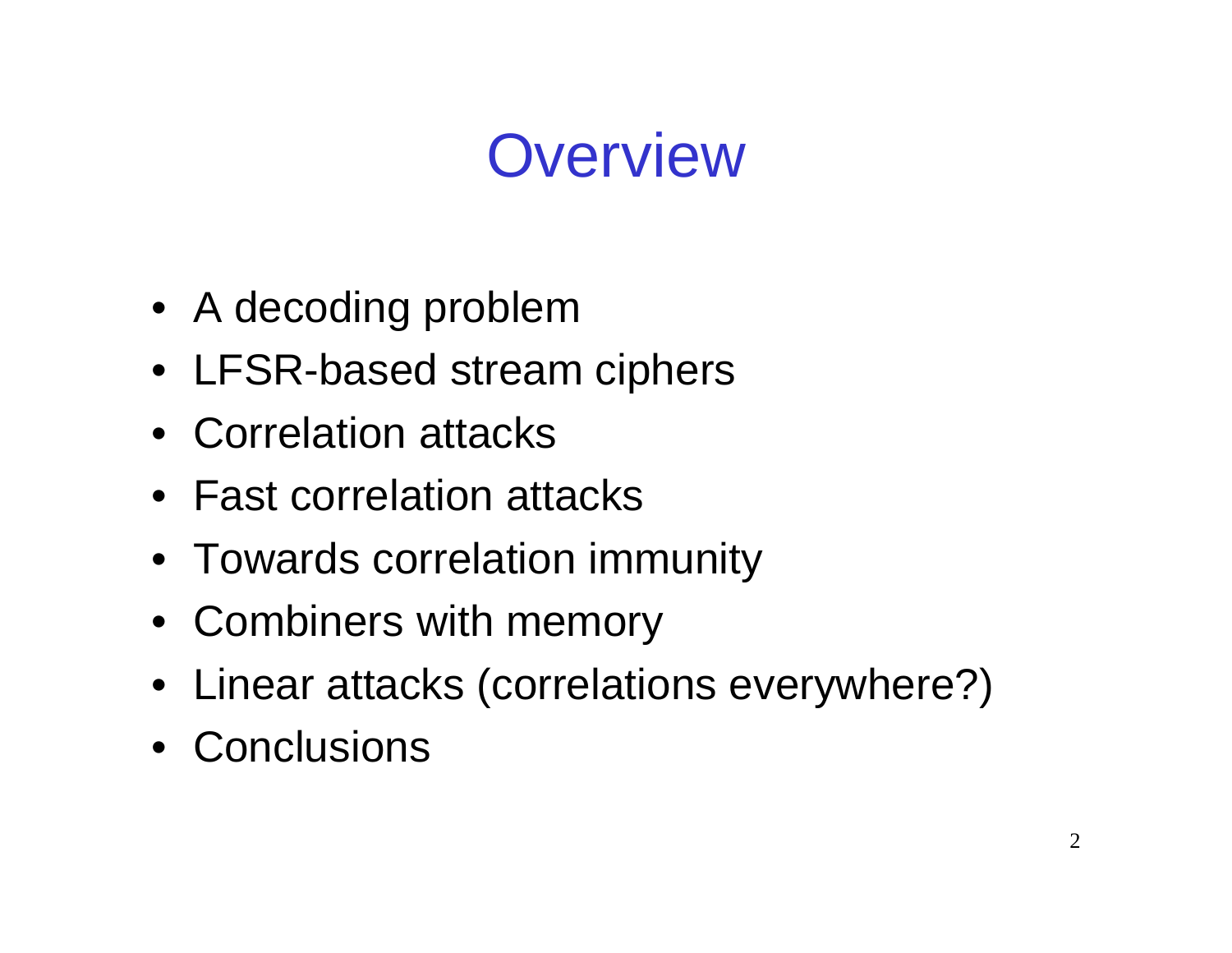## A decoding problem

Given: A noisy version of the output sequence of length *L* of a LFSR with known length *n* $\it n$  and known feedback connection.

Problem: Find the initial state of the LFSRSolution: Decoding of a linear [*<sup>n</sup>*,*L*]-code.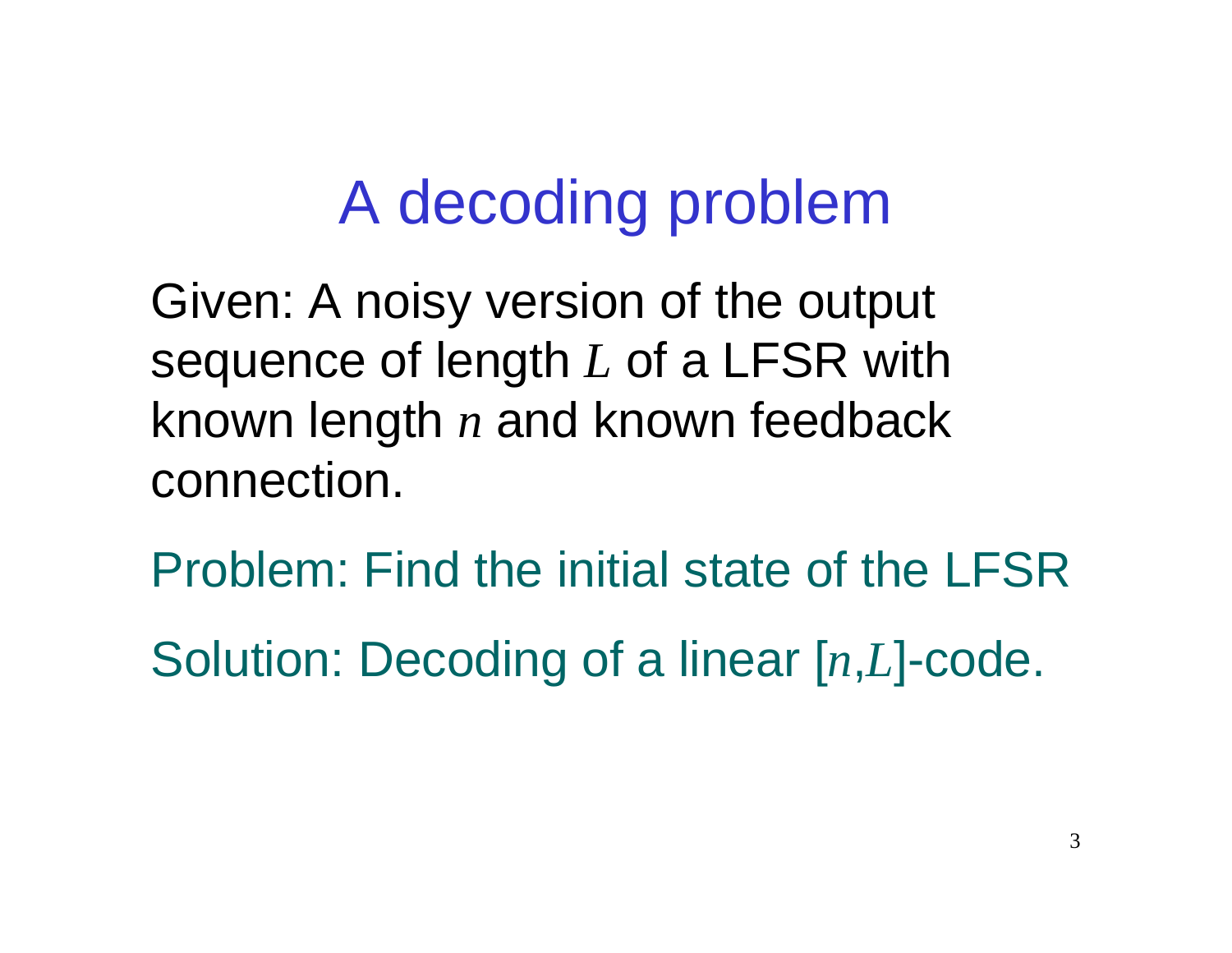

BAS: Binary asymmetric source, *Prob*( $z_m = 0$ ) =  $p > 0.5$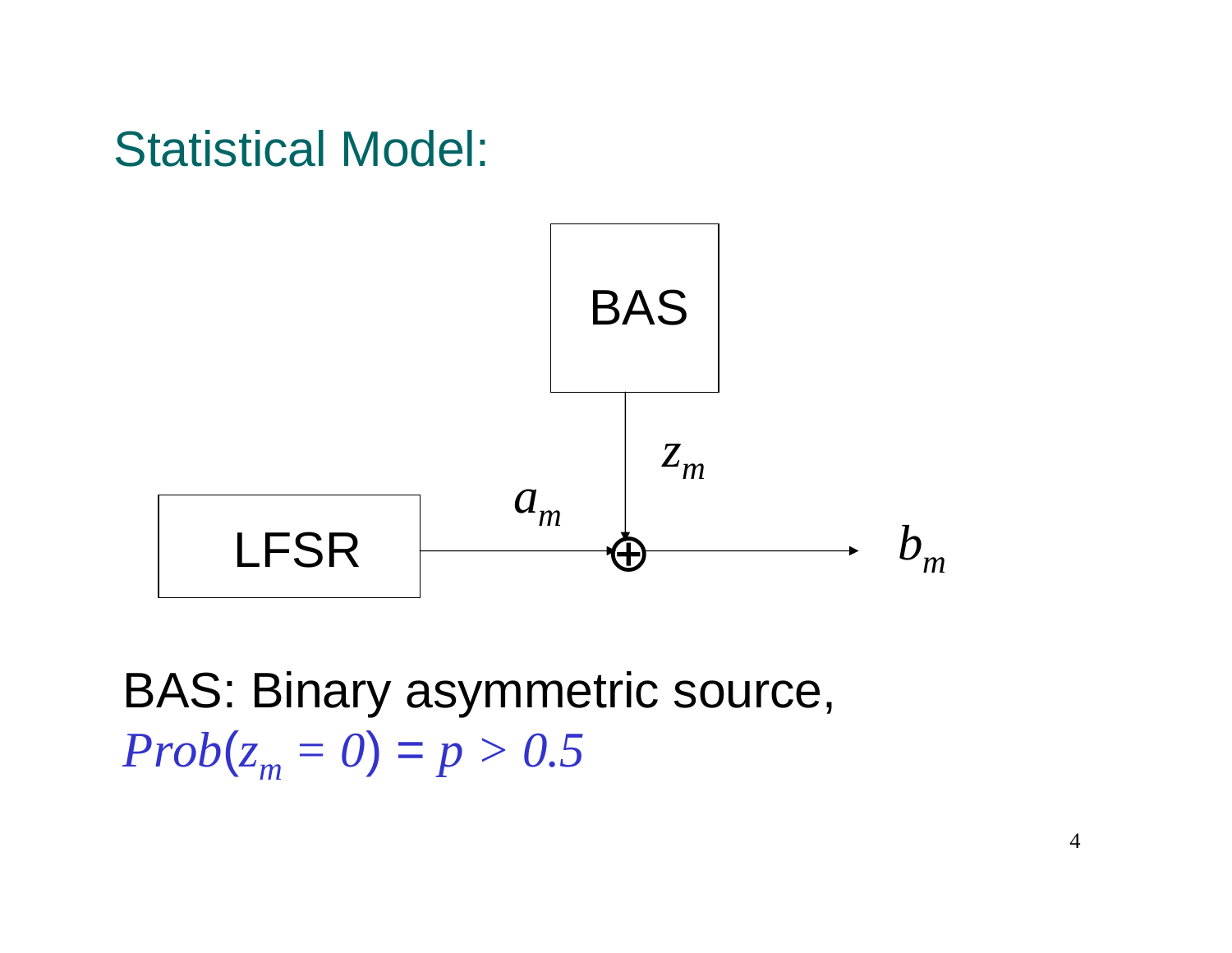For given *<sup>L</sup>* digits of *<sup>b</sup>* and structure of the LFSR of length *<sup>n</sup>*:

Find correct output sequence *<sup>a</sup>* of LFSR

Known solution: By exhaustive search overall initial states of LFSR find *<sup>a</sup>* such that

$$
T = # \{ j \mid b_{j} = a_{j}, 1 \leq j \leq L \}
$$

is maximum. Complexity: *O(2*n*)*Feasible for *<sup>n</sup>* up to about *<sup>50</sup>*.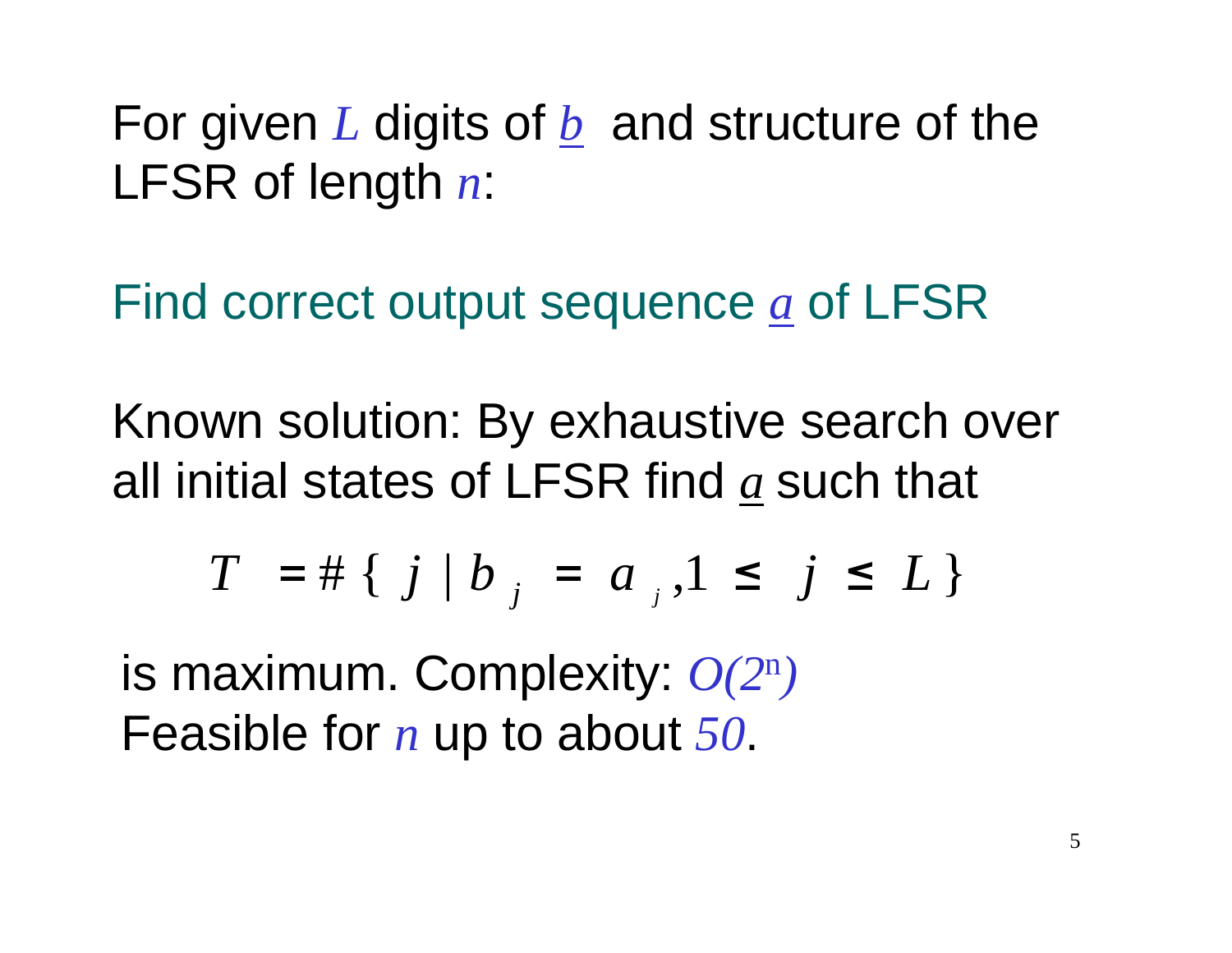### Efficient solution of this problem of interest in:

- Satellite communications
- Correlation attacks on LFSR-based stream ciphers
- TCHo: An efficient trapdoor stream cipher (M. Finiasz, S. Vaudenay, 2006)
- Digital watermarking (D. Wang. P. Lu, 2006)
- ε-Biased Generators in NC $^{\rm o}$  (E. Mossel, A.  $\,$ Shpilka, L. Trevisan, 2007)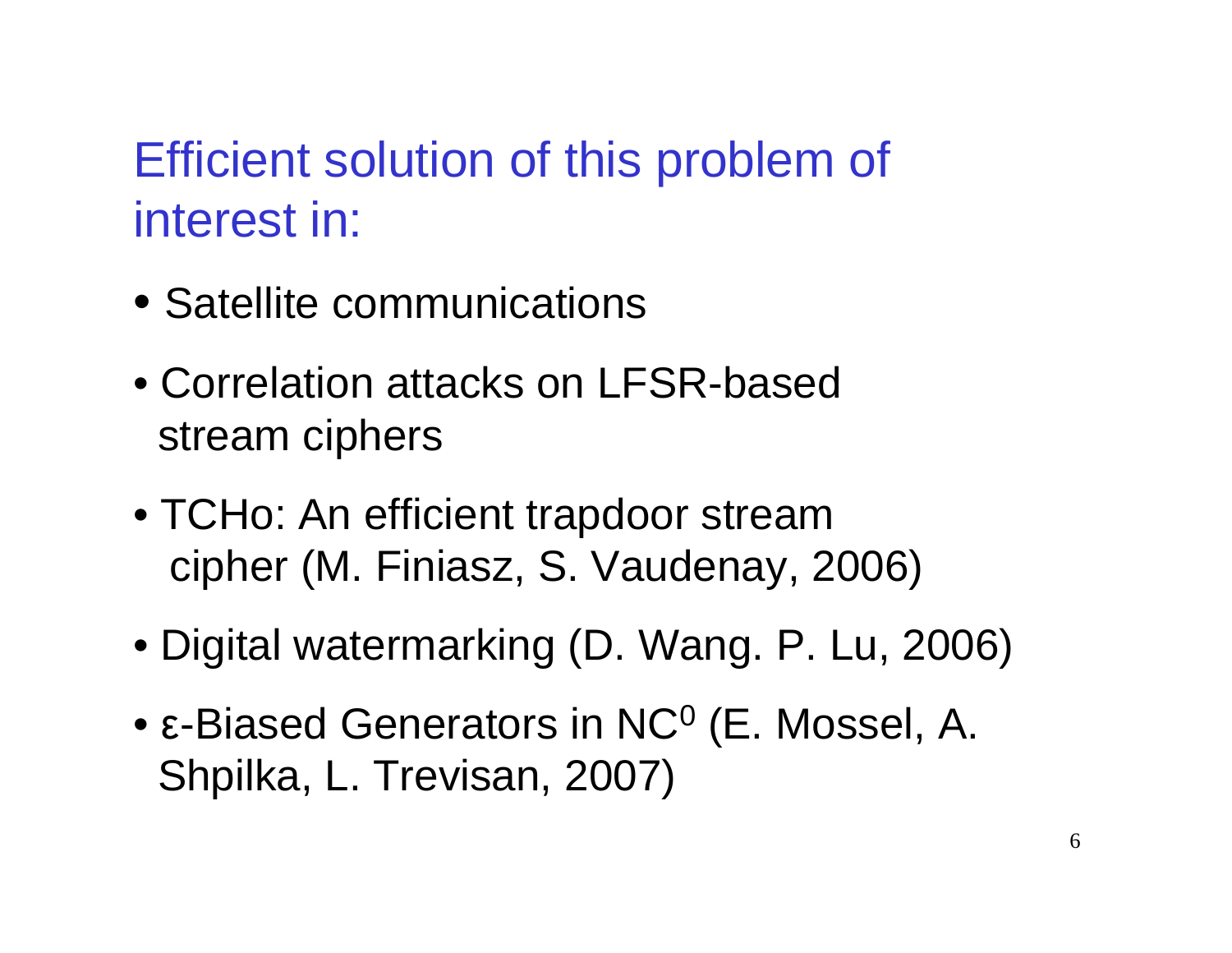# LFSR-based stream ciphers

Output sequences of linear feedback shift registers(LFSR's):

Have desirable statistical properties and large period.

Readily analyzable using algebraic techniques, via feedback polynomial.

For cryptographic properties, their linearity has to be destroyed.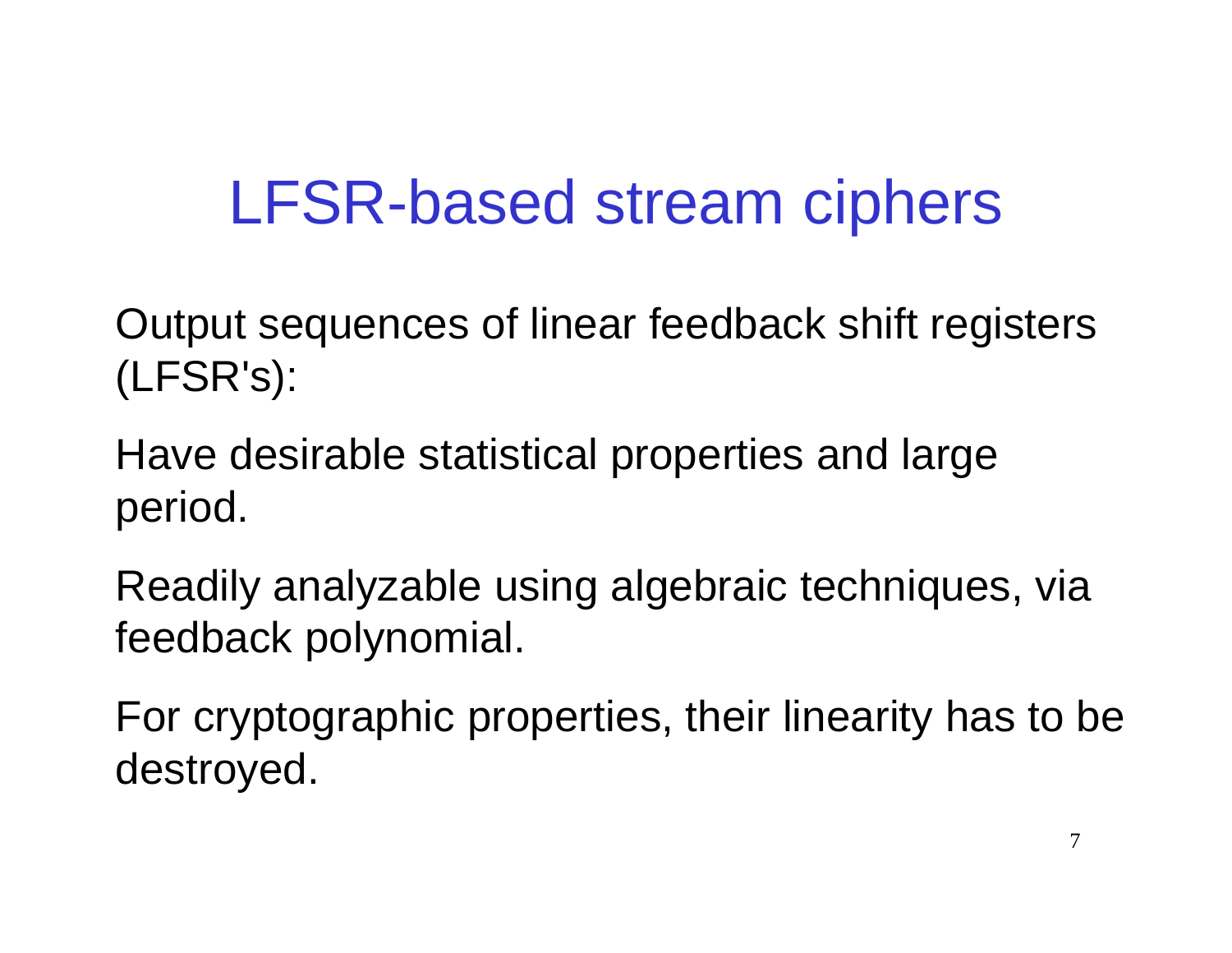#### Nonlinear filter generator

Generate keystream bits  $b_{0}$ ,  $b_{1}$ ,  $b_{2}$ ,..., as some nonlinear function *<sup>f</sup>* of the stages of a single LFSR.

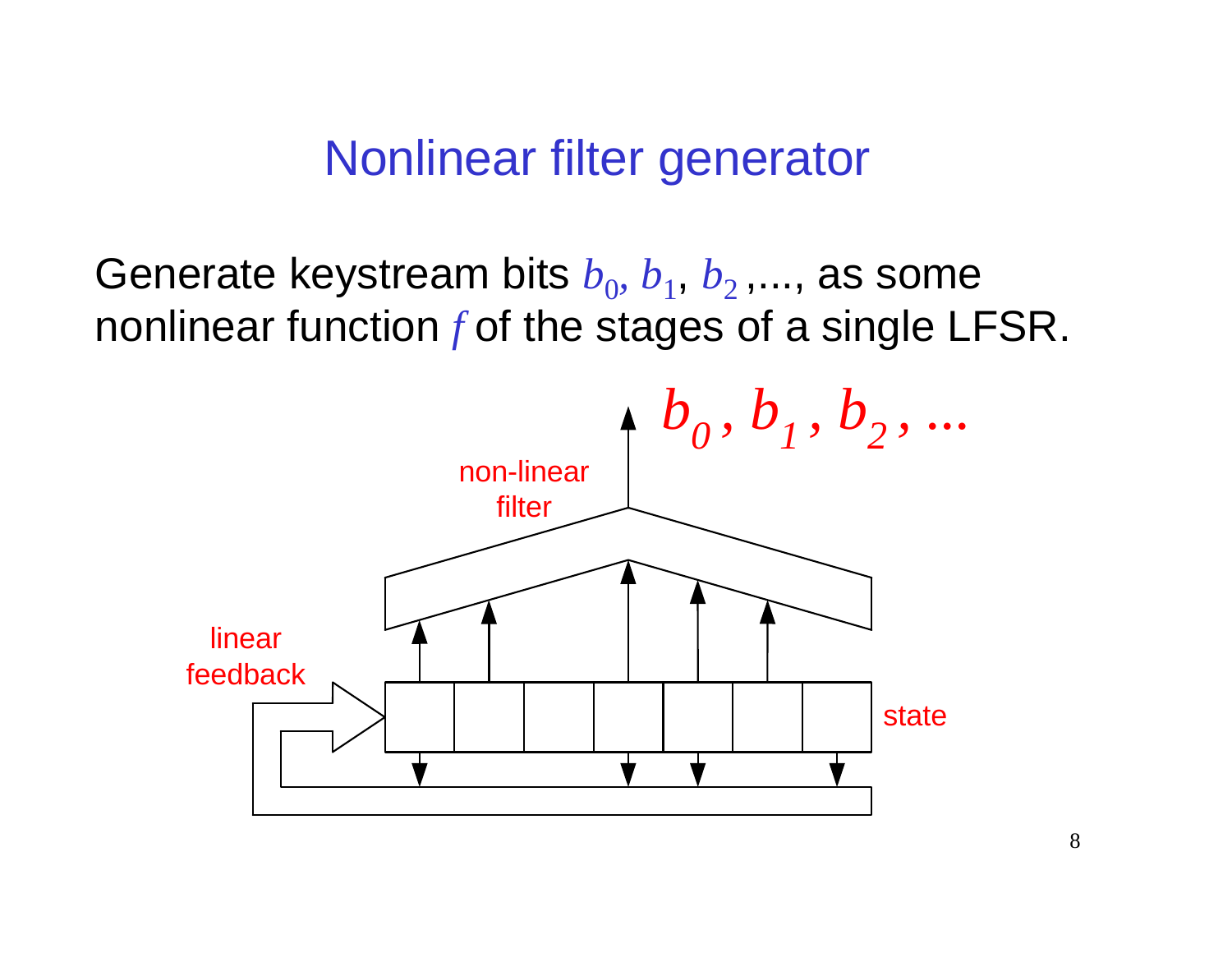#### Nonlinear combiner generator

The outputs  $a_{\rm m}$ Boolean function  $f$  to produce keystream bits  $b_{\rm m}$  of *s* $s$  LFSR's are used as input of a  $\,$  $_m$ , for *m* = 1, 2, …,

 $f(a_{1m},...,a_{sm}) = b_m$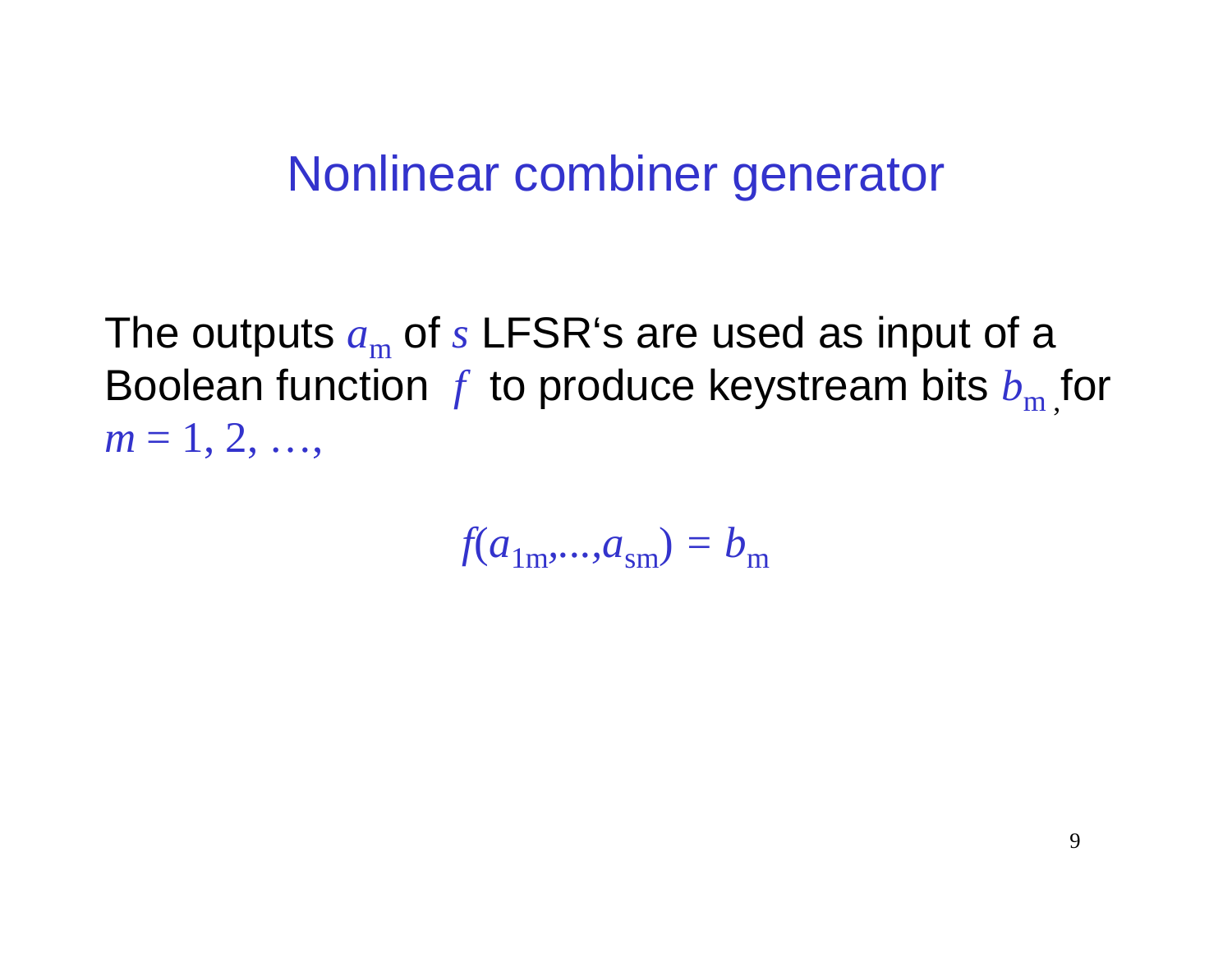## Correlation Attacks

Case of combination generator:

Boolean function  $f$  produces keystream bits  $b_{\rm m}$  for  $m=1,\,2,\,\ldots$  $_{\text{m}}$  , for *m* = 1, 2, …,

$$
f(a_{1m},...,a_{sm}) = b_m
$$

 Suppose there exist correlations, *Prob*(*b*m  $p = a_{\text{im}}$  (*p* + 0.5, to the output  $a_{\rm im}$  $_{\rm m}$  of the *i*-th LFSR.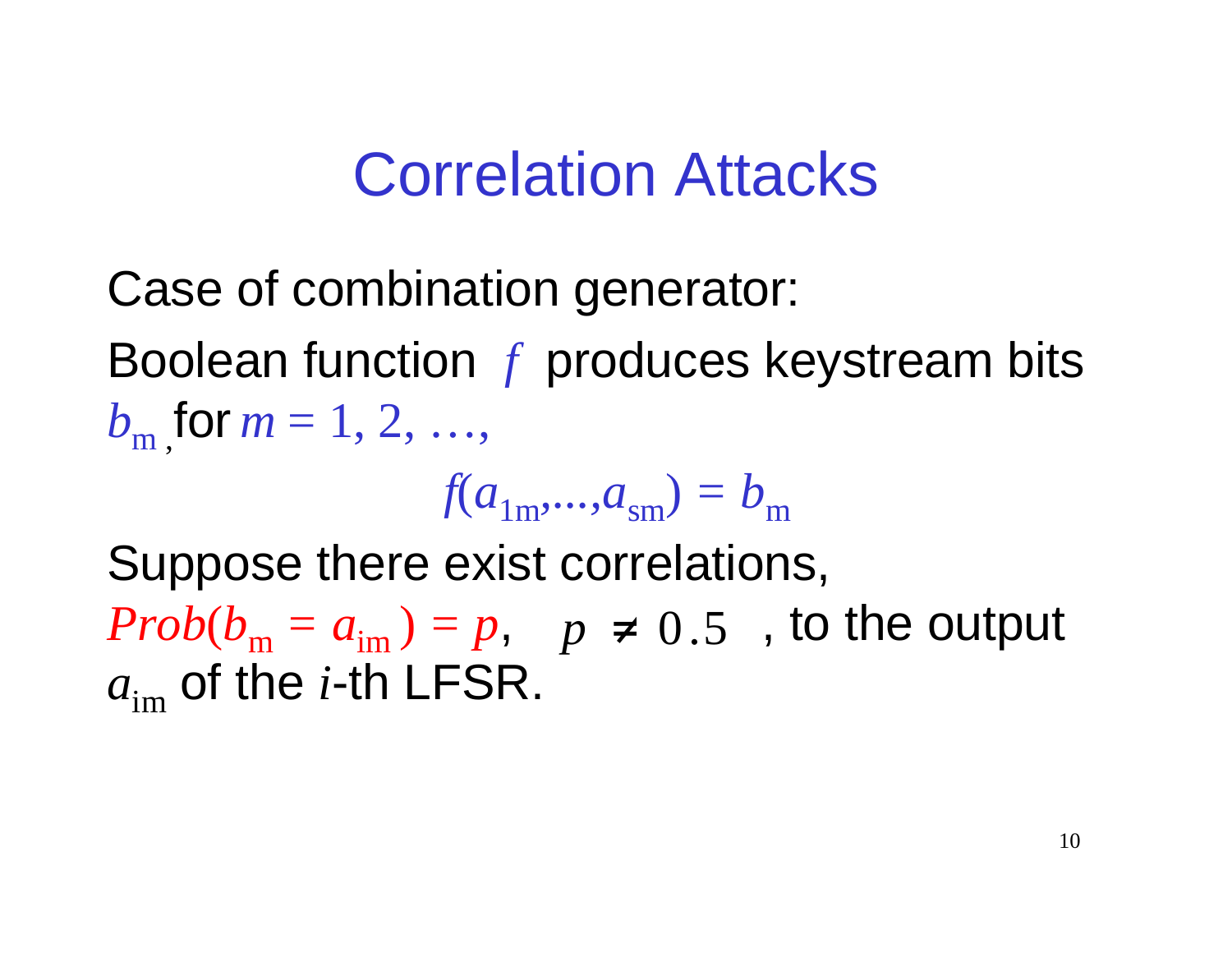### Example $s = 3$  inputs combination function *<sup>f</sup>*: majority function

$$
f(x_1, x_2, x_3) = x_1 x_2 + x_1 x_3 + x_2 x_3 = y
$$

$$
p(y = x_i) = 0.75
$$
 for  $i = 1, 2, 3$ .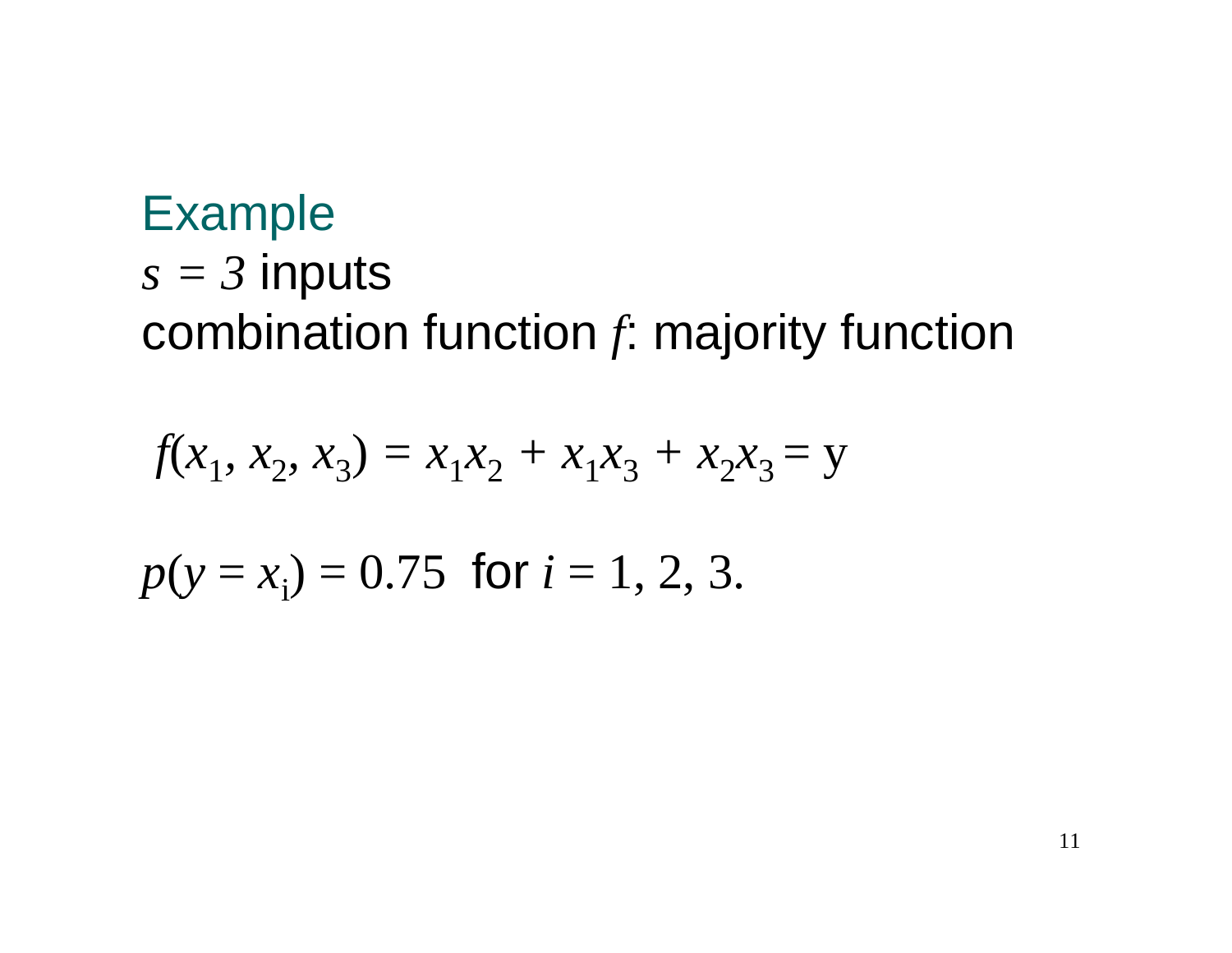Assume:

There exists correlation of the output sequence **b** of a stream cipher to one or several of its component LFSR-sequences a:

Use decoding technique to determine state of the LFSR in divide-and-conquer manner.

Correlation attacks first considered systematically by Thomas Siegenthaler (1984).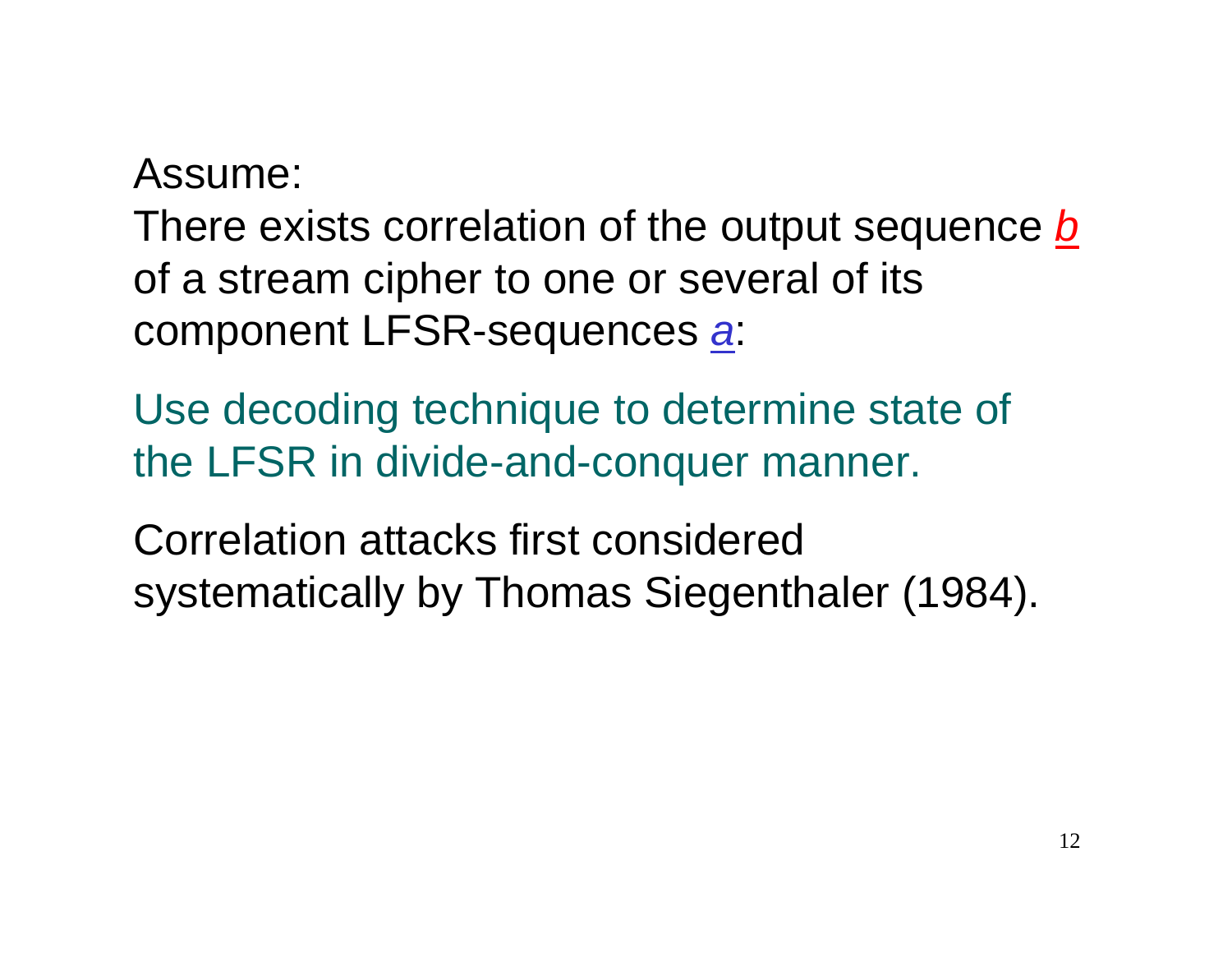## Fast correlation attacks

Fast correlation attack: Significantly faster than exhaustive search over all initial states of target LFSR.

Based on using certain parity check equationscreated from feedback polynomial of LFSR.

Joint work with Othmar Staffelbach (1988).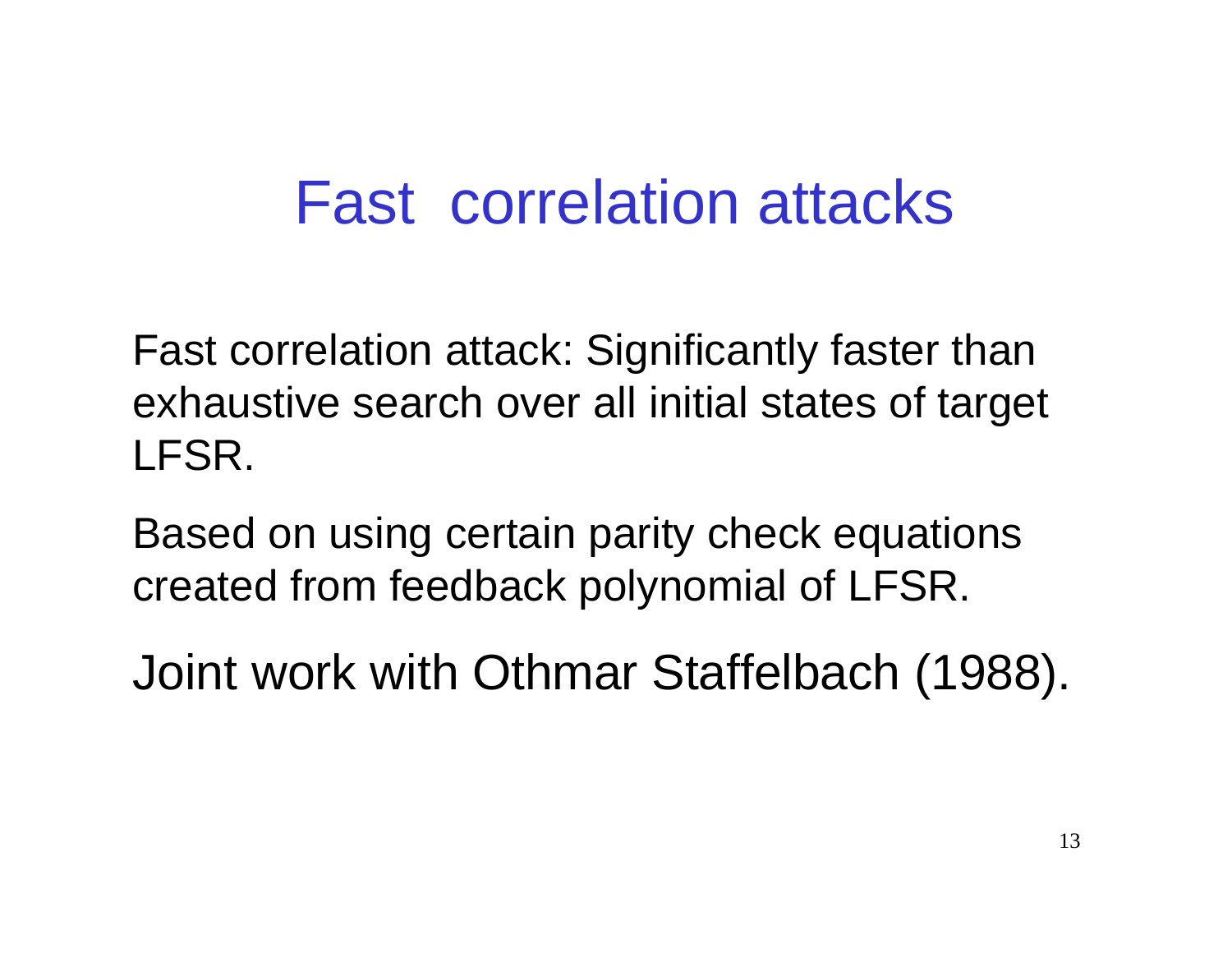Two phases

- Search for suitable parity check equations
- Equations are used in fast decodingalgorithm to recover initial state of LFSR.

Algorithms most efficient if feedback connectionhas only few taps.

Closely related: Linear syndrome decoding, has been applied for fast correlation attacks (Zheng-Yang, Crypto 1988)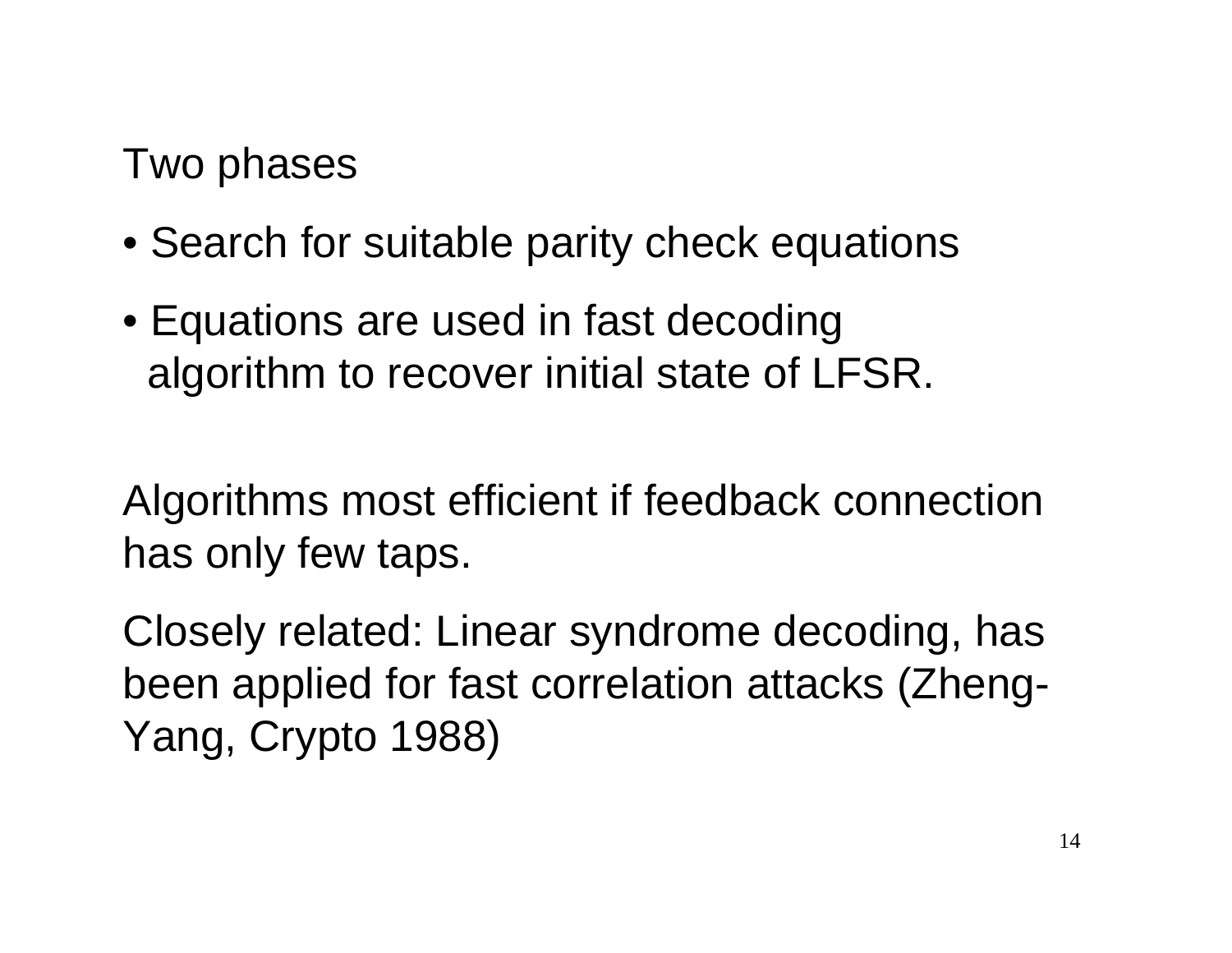#### Algorithm description:

Example:  $n =$ 3. Recursion:  $x_j = x_{j-1} + x_{j-3}$  mod 2

Squaring: Recursion  $x_j = x_{j-2} + x_{j-6} \mod 2$  does also hold.

$$
a_{j-3} + a_{j-1} + a_j = 0
$$
  
\n
$$
a_{j-2} + a_j + a_{j+1} = 0
$$
  
\n
$$
a_j + a_{j+2} + a_{j+3} = 0
$$

A fixed digit  $a_{\rm j}$  of the LFSR sequence <u> $a$ </u> satisfies a certain number*m* of linear relations (involving a fixed number*t* of other digits of *<sup>a</sup>*), obtained by shiftingand iterated squaring of LFSR-relation.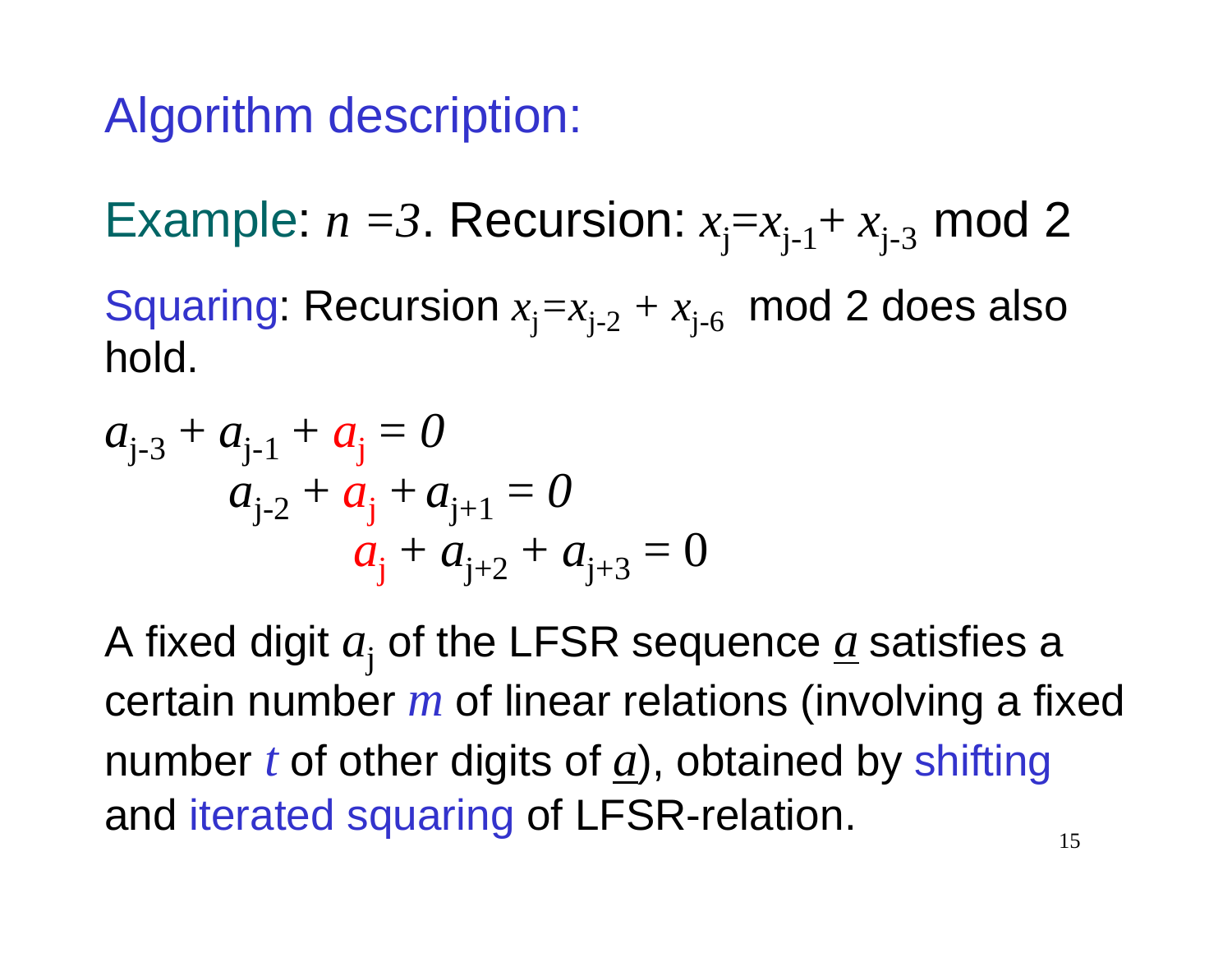Substitute the digits of the known output sequence *<sup>b</sup>* in these linear relations.

Some relations will hold; some others not.

Observation:The more relations are satisfied for a digit  $b_i$ , the higher is the (conditional) probability that  $b_{\rm j} = a_{\rm j}$ 

Compute probability  $p^*$  for  $b_j = a_j$ , conditioned on the number of relations satisfied.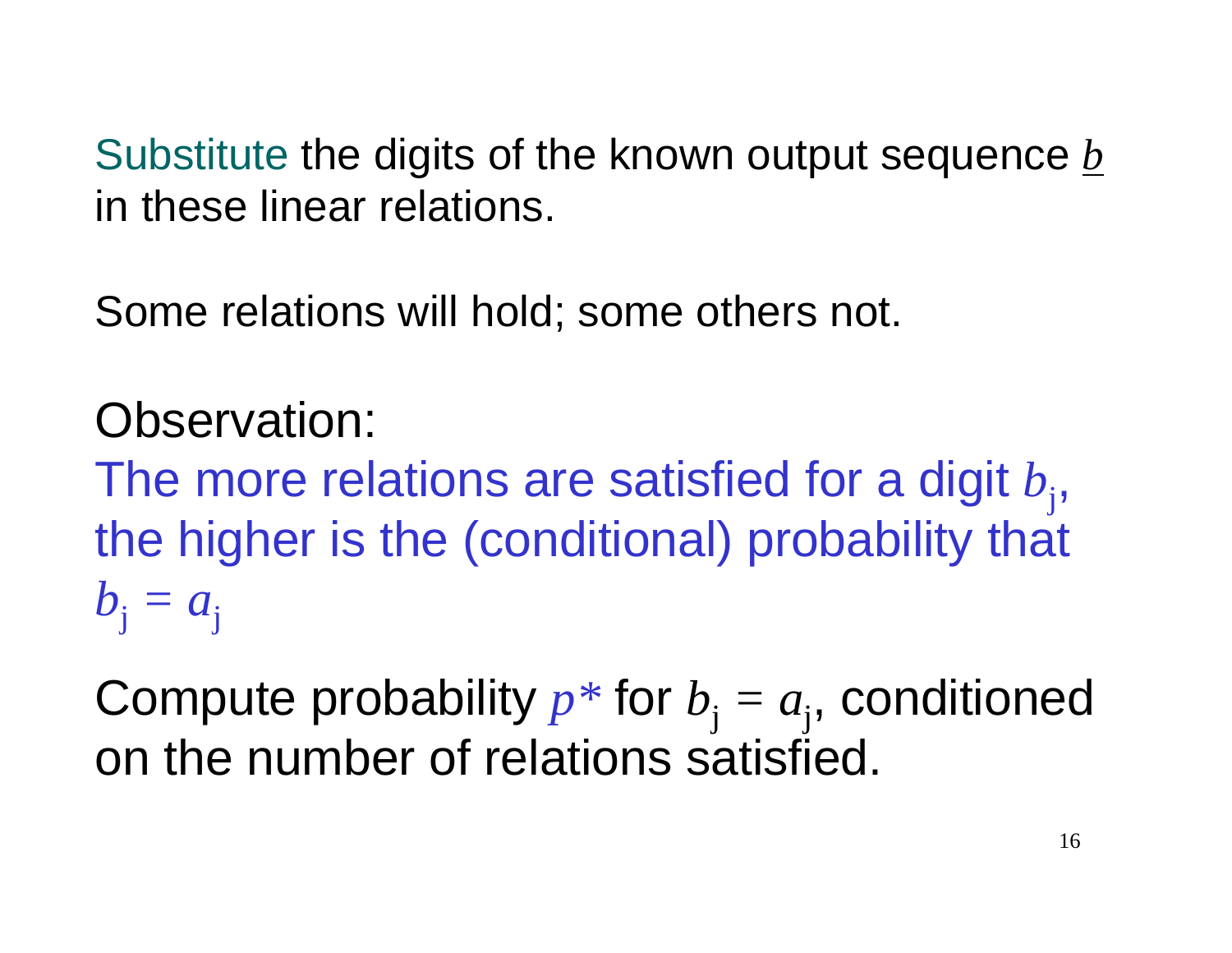#### Digit contained in one relation:

Assume a fixed digit  $a^{(0)}=a_{\rm j}$  satisfies a linear relation involving*t* other digits of the LFSRsequence*a,*

$$
a^{(0)} + a^{(1)} + a^{(2)} + \ldots + a^{(t)} = 0
$$

Denote by  $b^{(0)}, b^{(1)}, b^{(2)}, ..., b^{(t)}$  the digits in same positions of the perturbed sequence

$$
b^{(0)} = a^{(0)} + z^{(0)}
$$
  

$$
b^{(1)} = a^{(1)} + z^{(1)}
$$

*...........................*

$$
b^{(t)} = a^{(t)} + z^{(t)}
$$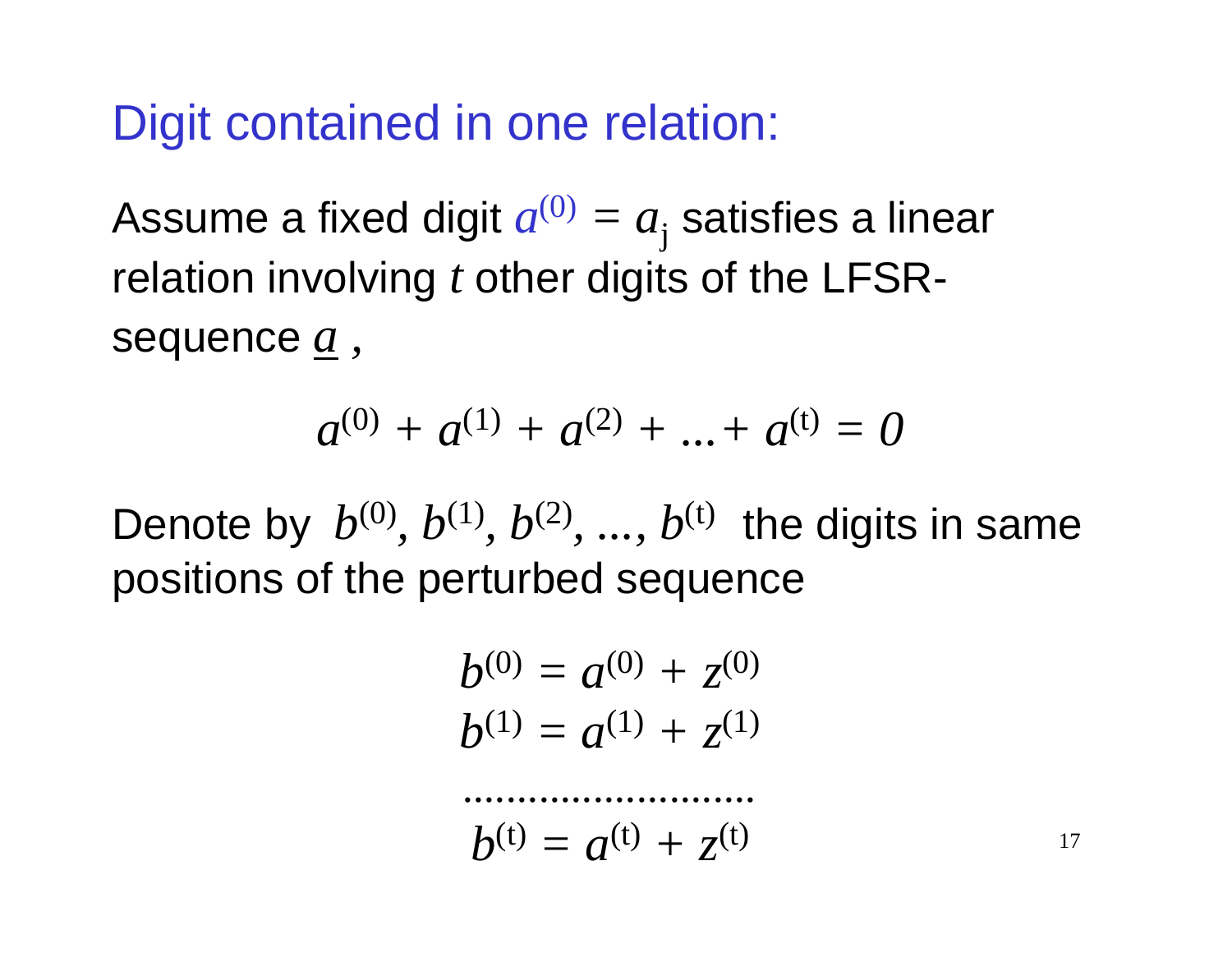$$
Prob(z^{(0)} = 0) = ... = Prob(z^{(t)} = 0) = p
$$
  

$$
s = Prob(z^{(1)} + ... + z^{(t)} = 0) : s = s(p, t)
$$

 $s(p,t) = p * s(p,t-1) + (1-p)(1 - s(p,t-1))$ 

*s*(*p,1*) *= p*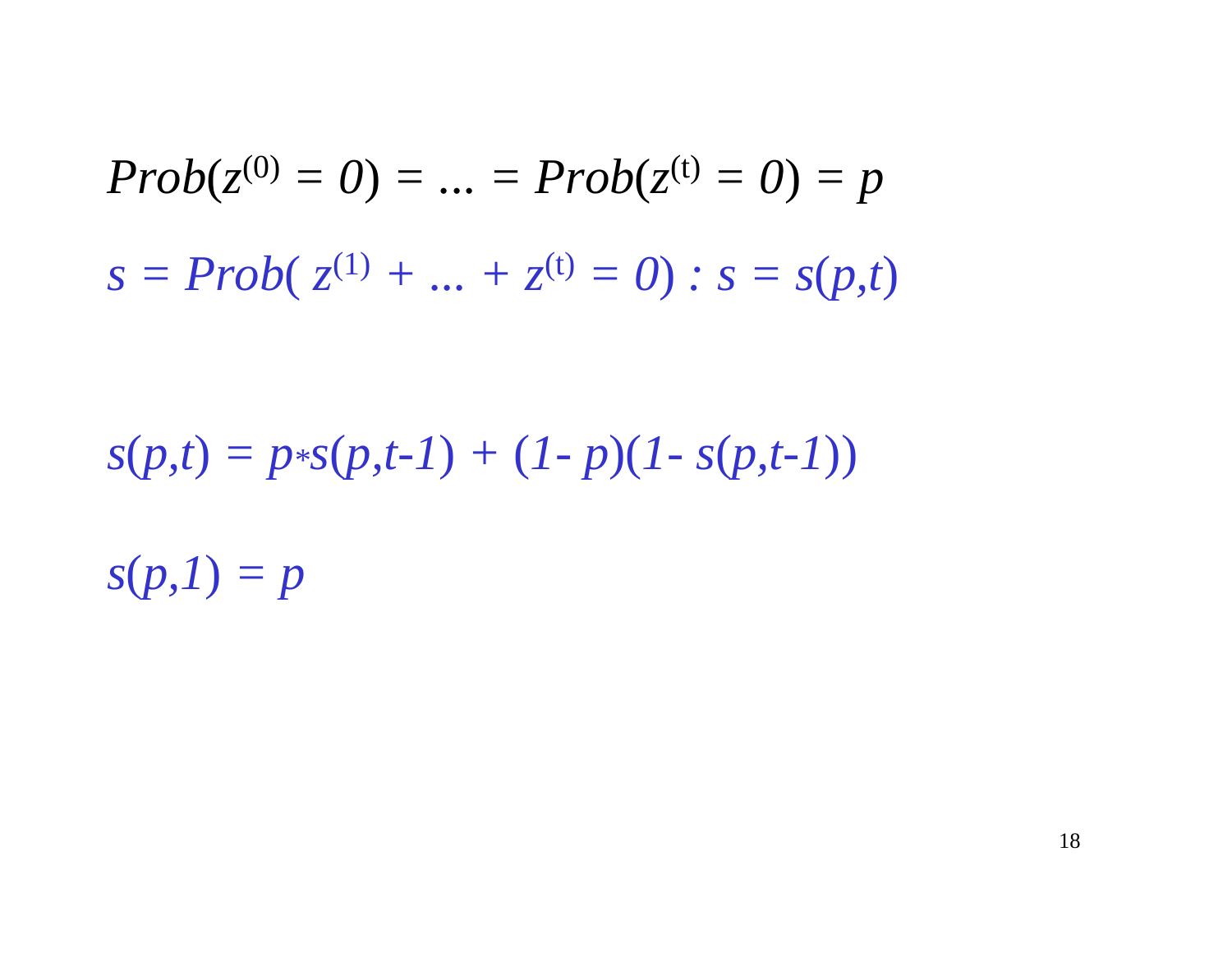Digit contained in several relations:

Assume that a fixed digit  $a=a_{\rm j}$  is contained in  $m$ relations each involving*t* other digits.

For a subset*S* of relations denote by *E*(*S*) the event that exactly the relations in *S* (and no other relations) are satisfied:

$$
Prob((b=a) \text{ and } E(S)) = ps^h(1-s)^{m-h}
$$

 $Prob((b := a)$  and  $E(S)) = (1-p)s^{m-h}(1-s)^h$ 

where *h = |S|* denotes the number of relations in *S*.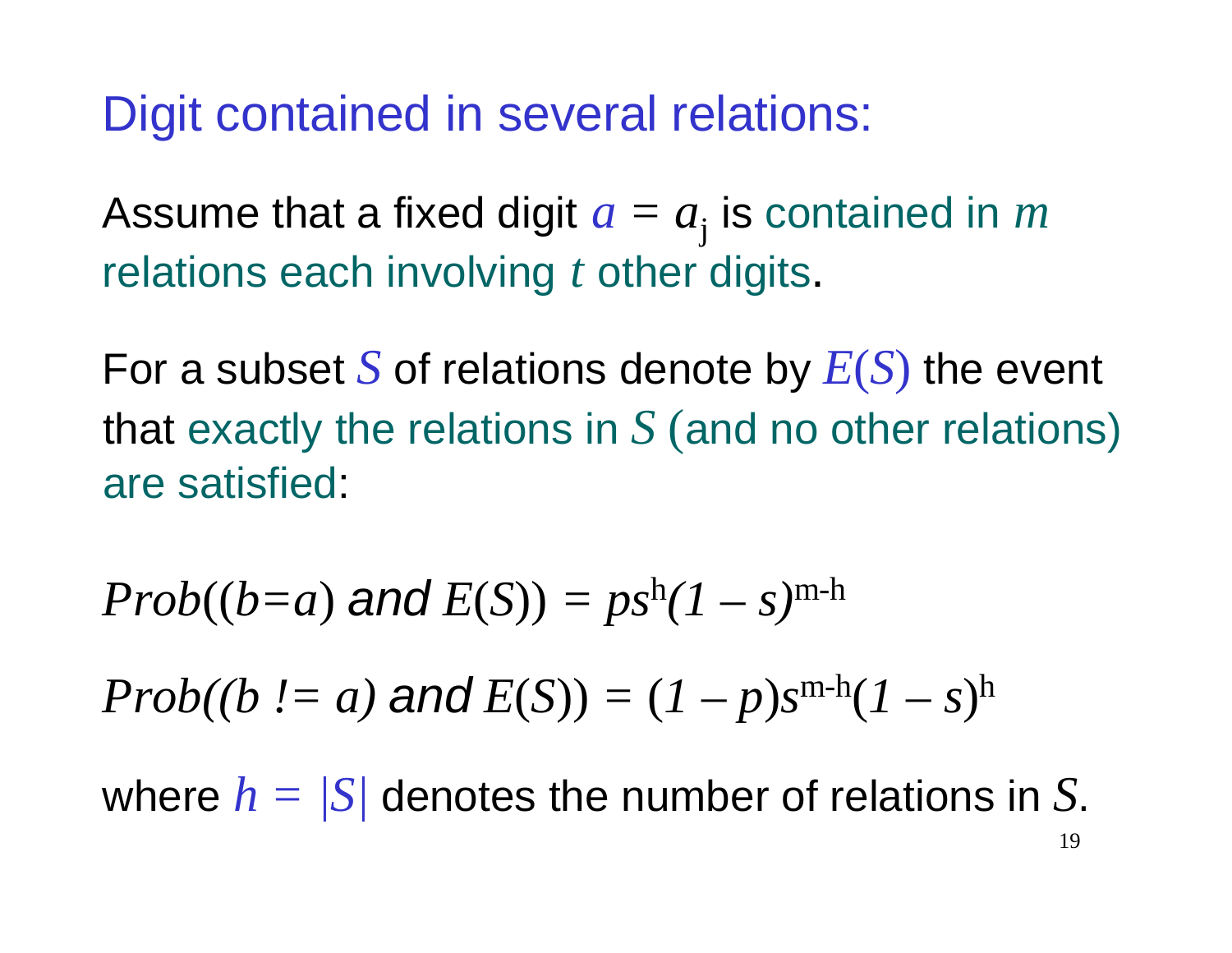New probability *<sup>p</sup>\* = Prob*(*b = a | E*(*S*))*:*

$$
p^* = \frac{ps^h (1 - s)^{m - h}}{ps^h (1 - s)^{m - h} + (1 - p)s^{m - h} (1 - s)^h}
$$

#### Probability distributions for number of relations satisfied: **Binomial distributions**

Correct digits: *b = a*

$$
p_1(h) = {m \choose h} s^h (1-s)^{m-h}
$$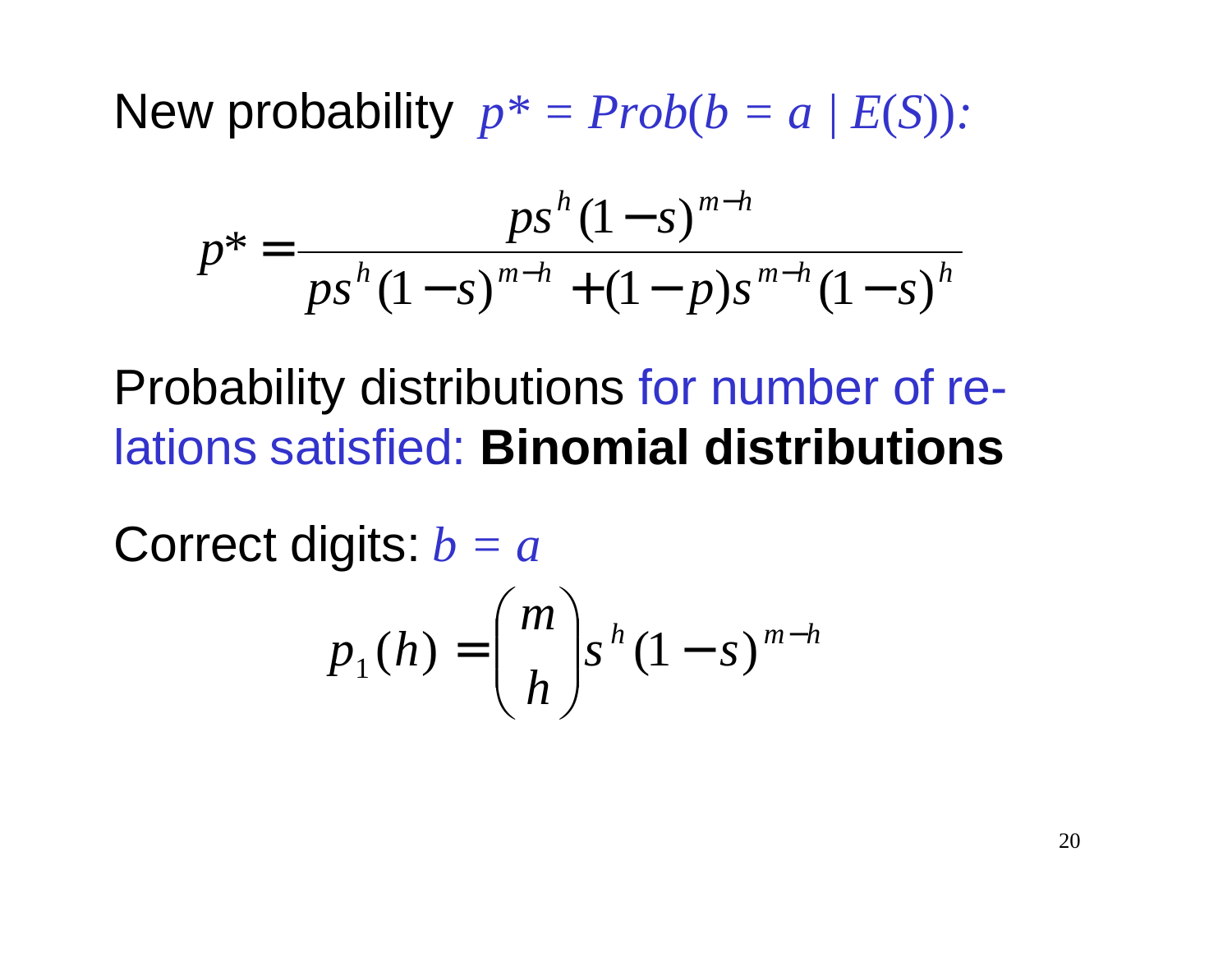Incorrect digits: *b != a*

$$
p_0(h) = {m \choose h} s^{m-h} (1-s)^h
$$

Average number *<sup>m</sup>* $m$  of relations available:

$$
m = \log_2\left(\frac{L}{2n}\right)(t+1)
$$

Example:  $p = 0.75$ ,  $t = 2$ , LFSR-length  $n = 100$ ,  $L = 5000$  output bits of *b*.

Then  $m = 12$  (in the average), and *s = 0.75*<sup>2</sup> *+ 0.25*<sup>2</sup> *= 0.625.*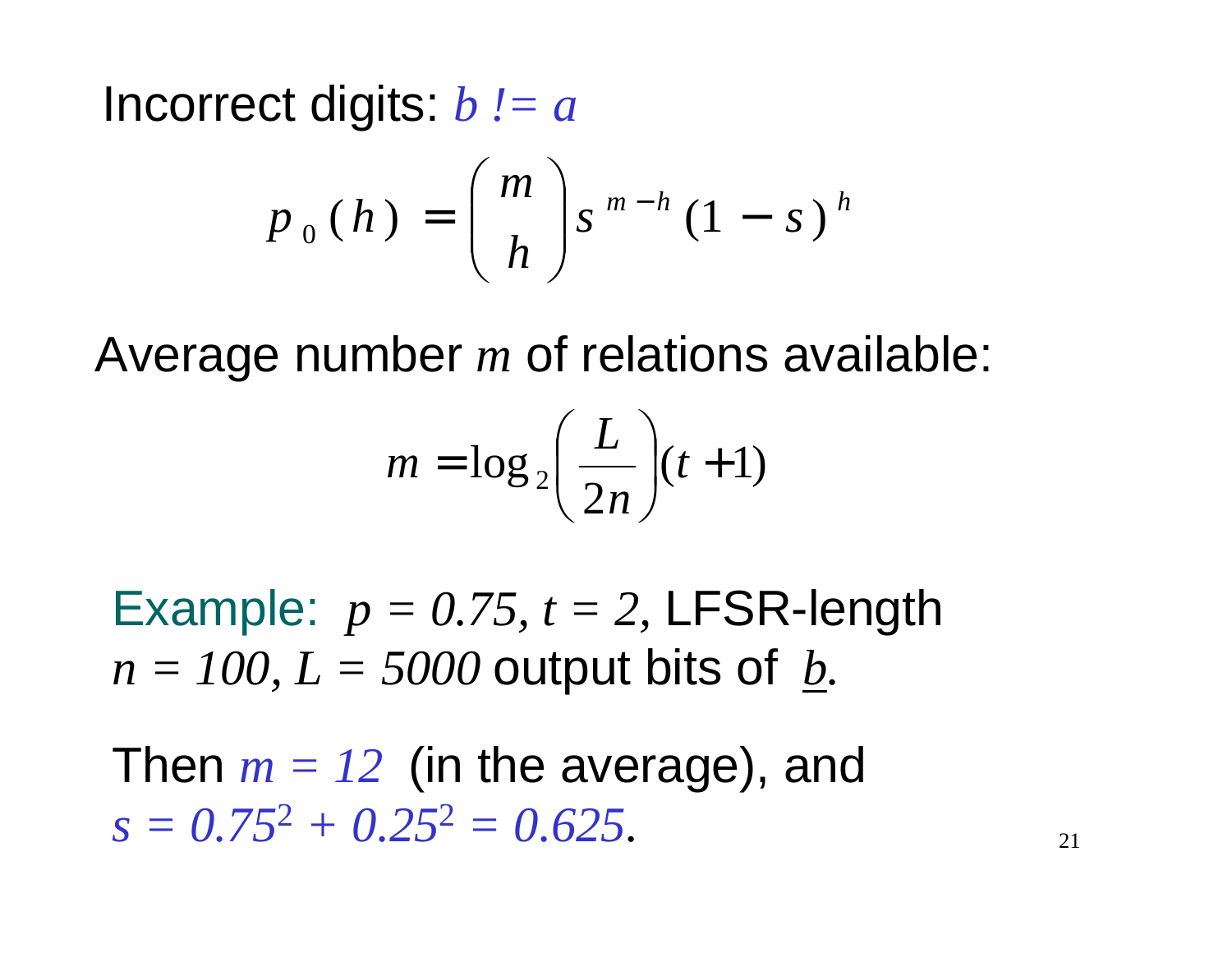### Example (cont.) Value of *p\*,* if *<sup>h</sup>* relations are satisfied:

| $\boldsymbol{n}$ | $p^{\, *}$ |
|------------------|------------|
| 12               | 0.9993     |
| 11               | 0.9980     |
| 10               | 0.9944     |

Two algorithms, Algorithms A and B, for "fast correlation attacks" (Eurocrypt 1988 and J. Cryptology, 1989). Much faster than exhaustive search, even for long LFSR's (*n=*<sup>1000</sup> or longer). Only efficient for low weight recursions (*t <* 10).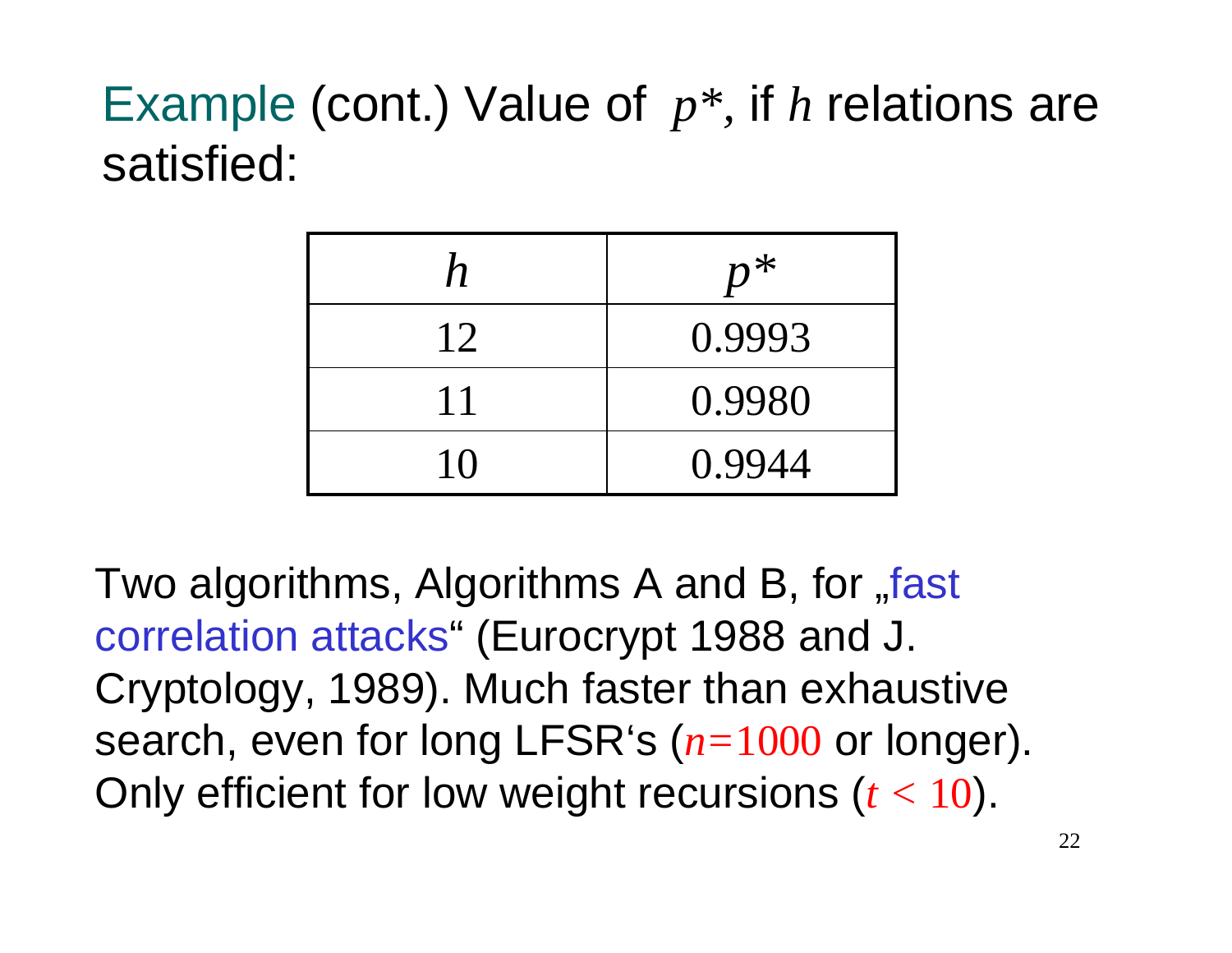#### Algorithm A

Take the digits of *<sup>b</sup>* with highest (conditional) probability *<sup>p</sup>\** as a guess of the sequence *<sup>a</sup>* at the corresponding positions.

Approximately *<sup>n</sup>* digits are required to find *<sup>a</sup>* by solving linear equations.

Computational complexity:  $O(2^{cn})$ ,  $0 < c < 1$ , i.e., complexity is exponential. *<sup>c</sup>* is a function of *p*, *<sup>t</sup>* and *N/n*.

Example:  $c = 0.012\,$  if  $\,$   $t$  =2,  $p = 0.75\,$  and *L/n = 100.*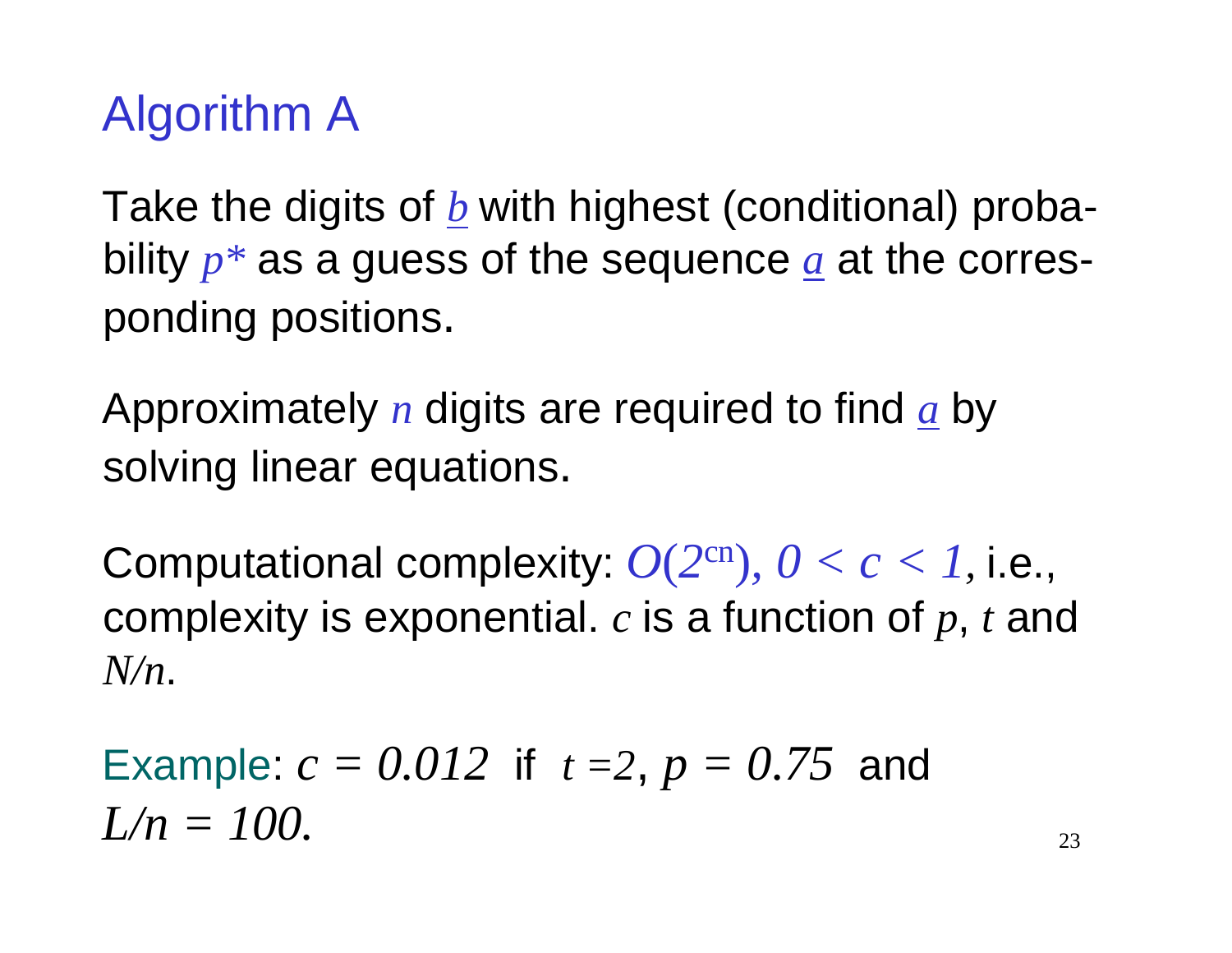### Algorithm B

- 1. Assign the correlation probability *<sup>p</sup>* to every digit of *b*
- 2. To every digit of *<sup>b</sup>* assign the new probability *<sup>p</sup>\** . Iterate this step a number of times.
- 3. Complement those digits of <u>b</u> with  $p^*$  <  $p_{\rm thr}$ (suitable threshold).
- 4. Stop, if *<sup>b</sup>* satisfies the basic relation of the LFSR, else go to 1.

The number of iterations in 2. and the probability threshold in 3. have to be adequately chosen to obtain maximum correction effect.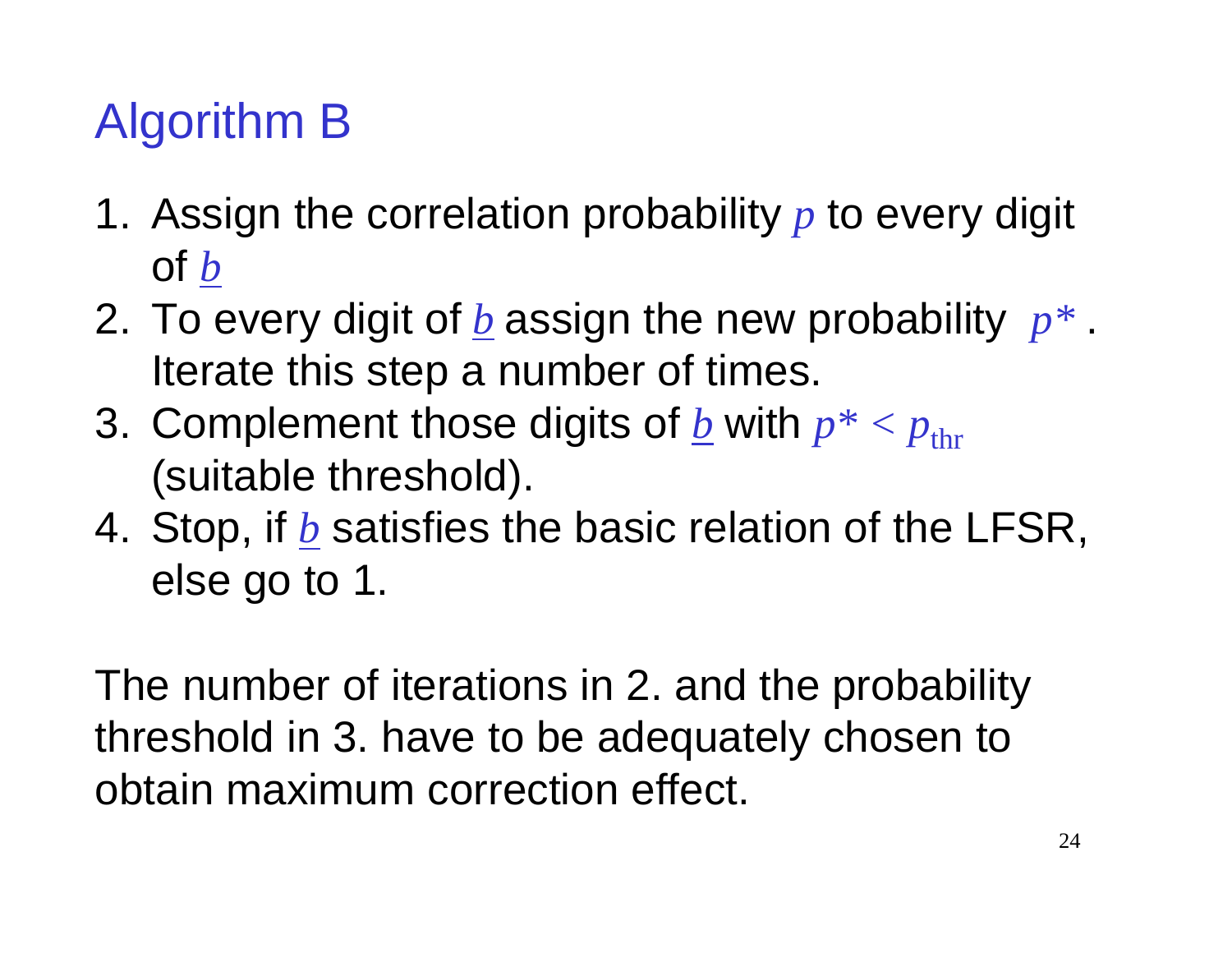#### Algorithm B

is essentially linear in the LFSR-length *<sup>n</sup>*

```
Successful only if t < 10.
```
Previous work: R. G. Gallager, Low-Density Parity Check Codes (1962).

Problem: Fast correlation attacks for arbitrarylinear relations, i.e., for arbitrary *<sup>t</sup>*?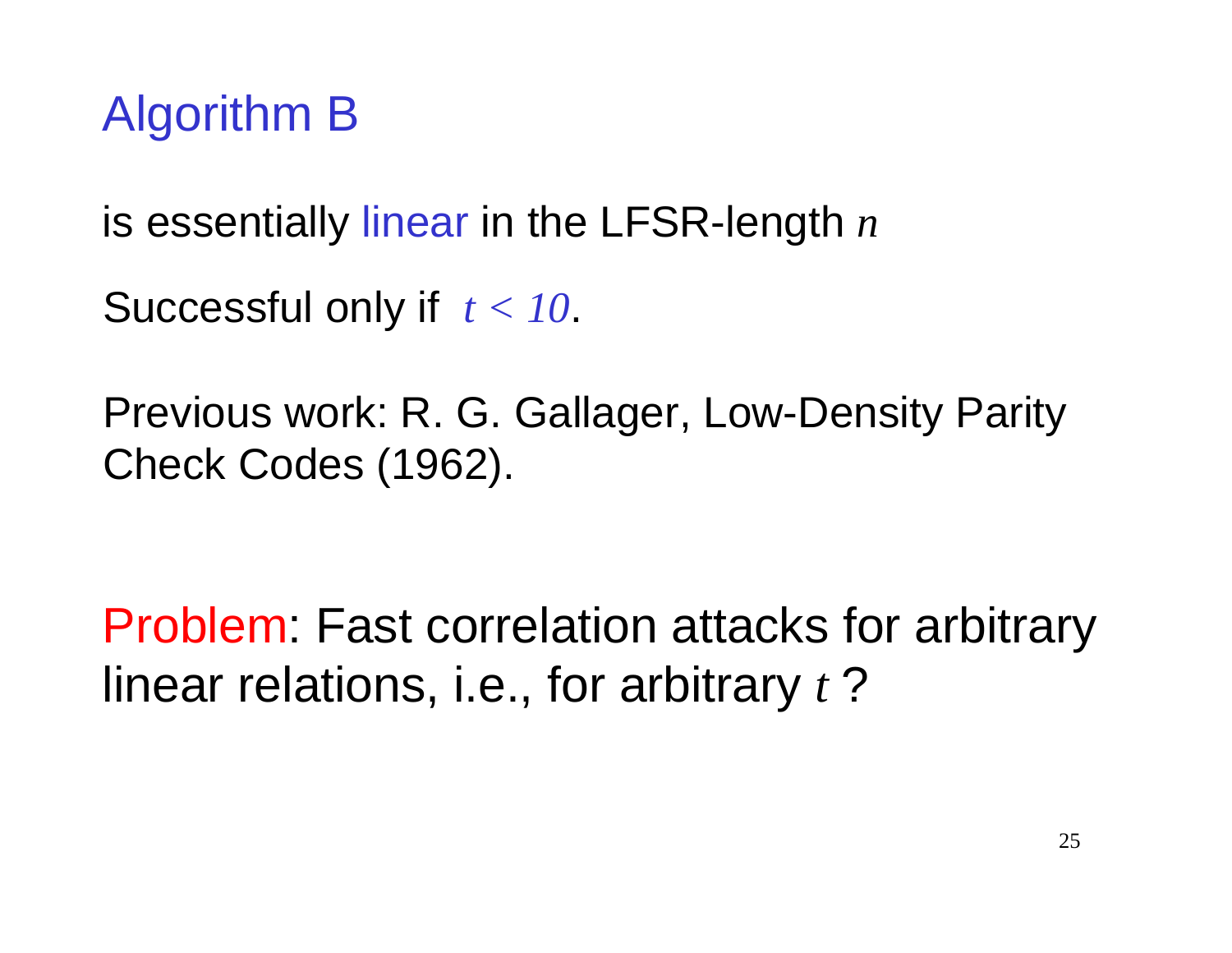#### First approach: Polynomial multiples

If recursion not of low weight: consider multiples of feedback polynomial that have low weight.

Apply correlation attack to linear recursion of sparse polynomial multiple.

Low weight multiples of feedback polynomial of more general interest:

Useful in numerous distinguishing attacks on LFSR-based stream ciphers.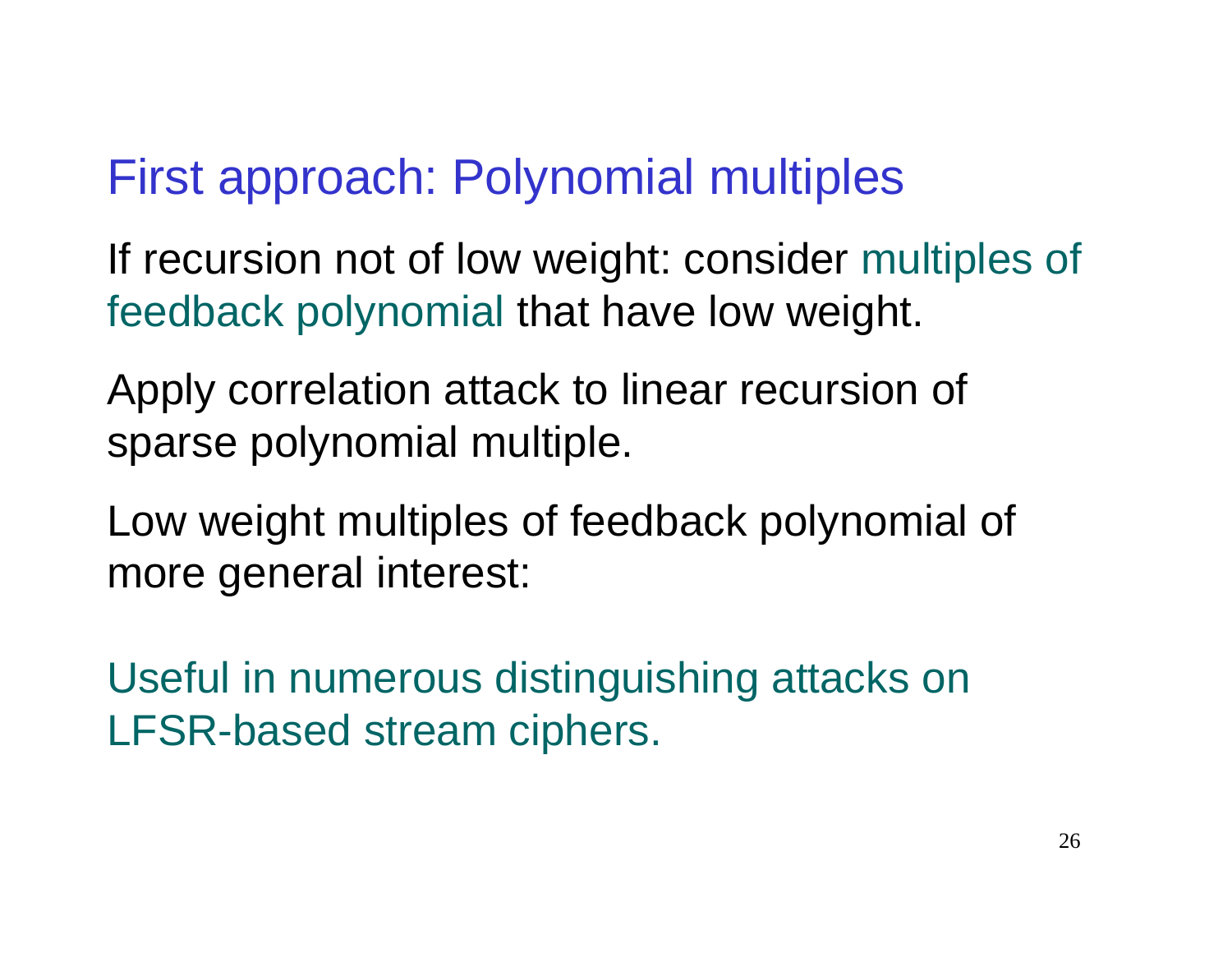Enumeration of multiples of primitive polynomials over GF(2) (S. Maitra, K. Gupta A. Venkateswarlu, 2005)

#### Example

 Connection polynomial *g*(*x*) over *GF*(2) of degree <sup>7</sup> and of weight 5:

$$
g(x) = x^7 + x^6 + x^4 + x + 1
$$

has a polynomial multiple (a trinomial)

$$
f(x) = g(x) \cdot m(x) = x^{21} + x^3 + 1
$$

over *GF*(2) with a polynomial *m*(*x*) of degree 14.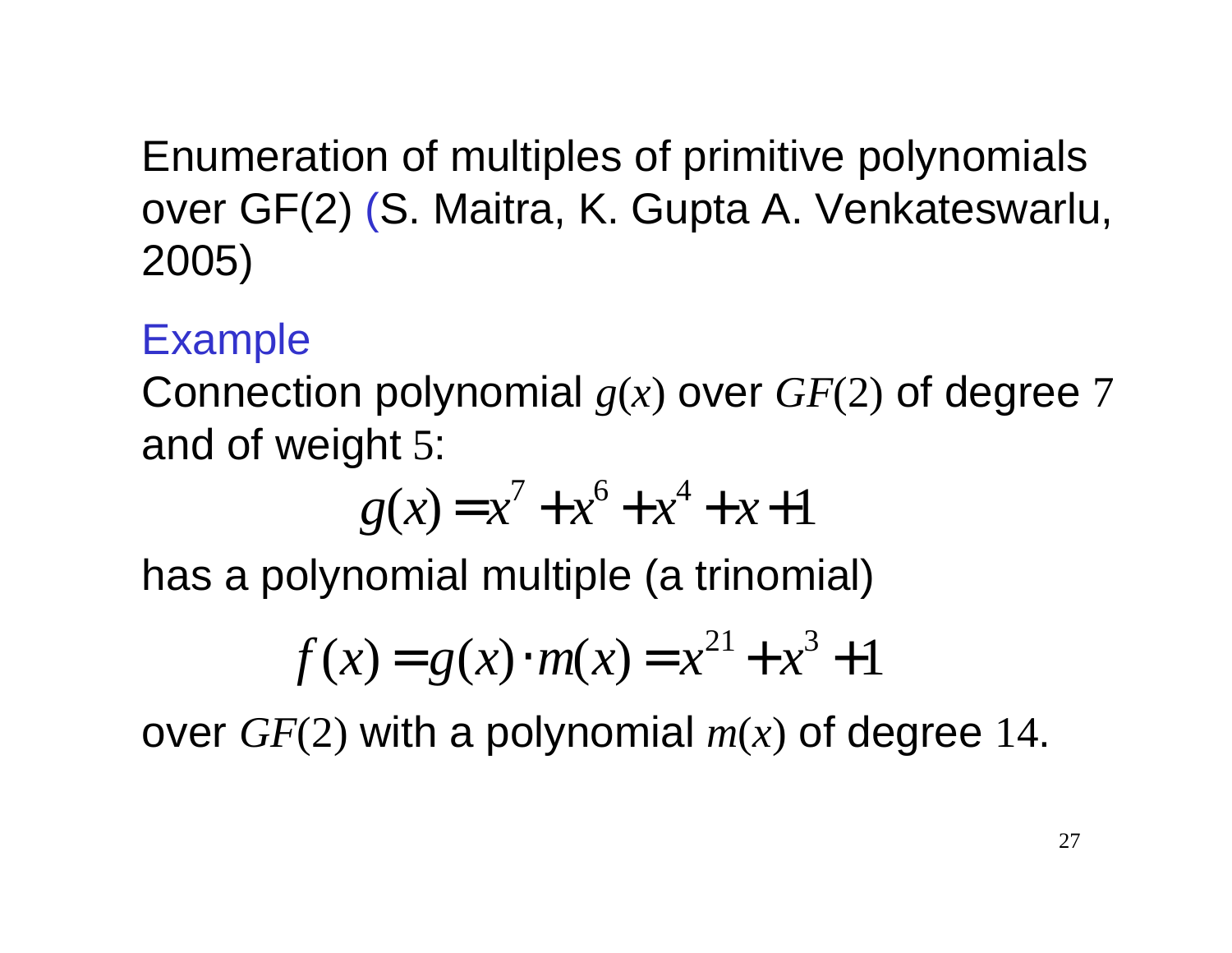Basic search for low weight multiples: Birthday paradox.

More elaborate methods, with different time/memory tradeoffs:

- Generalized birthdays (D. Wagner, 2002)
- Syndrome decoding
- - Based on discrete logs in *GF*(2n) (W. Penzhorn, G. Kühn, 1995)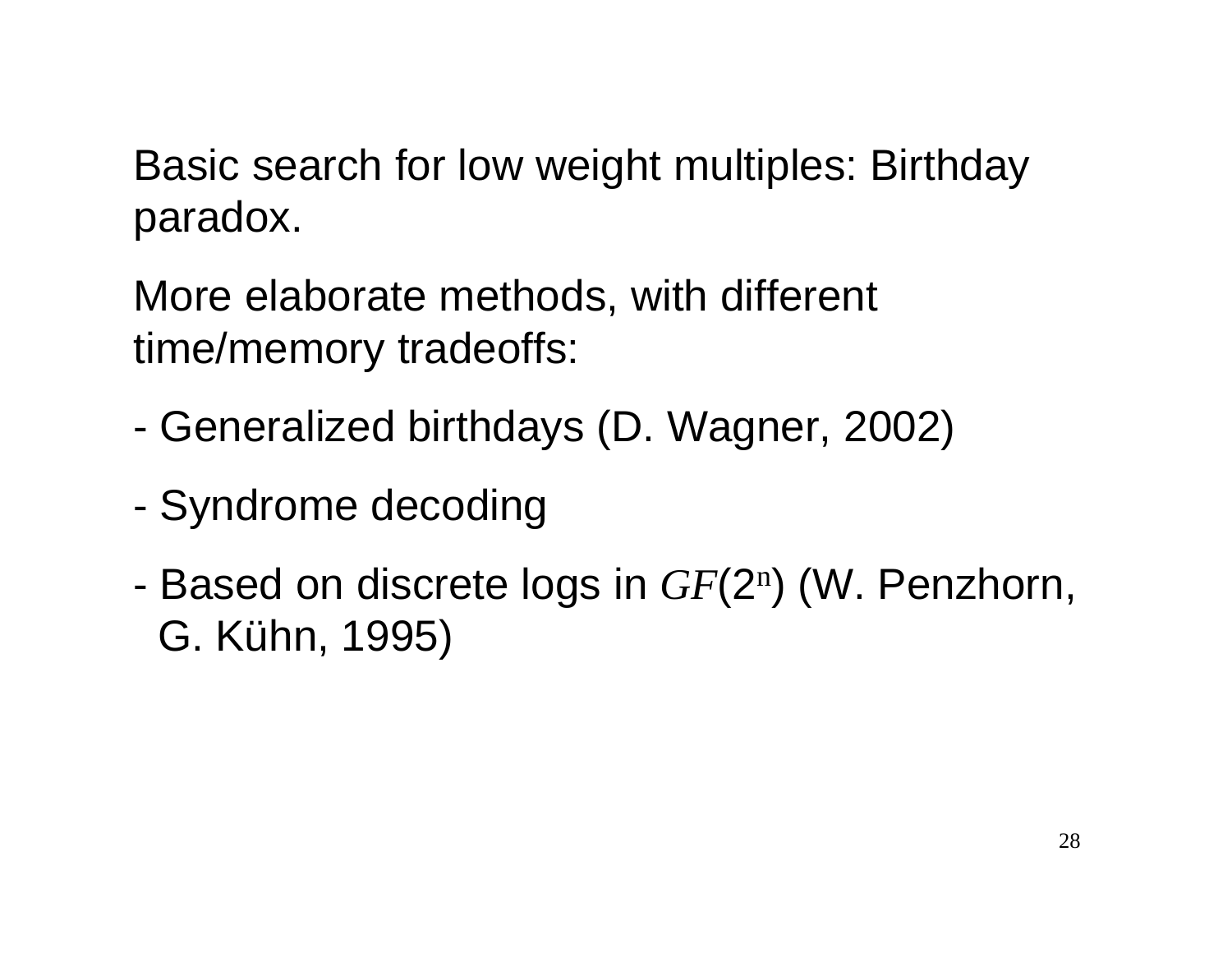A feedback polynomial of LFSR of length n can have a polynomial multiple of weight 4 and length about  $2^{n/3}$ .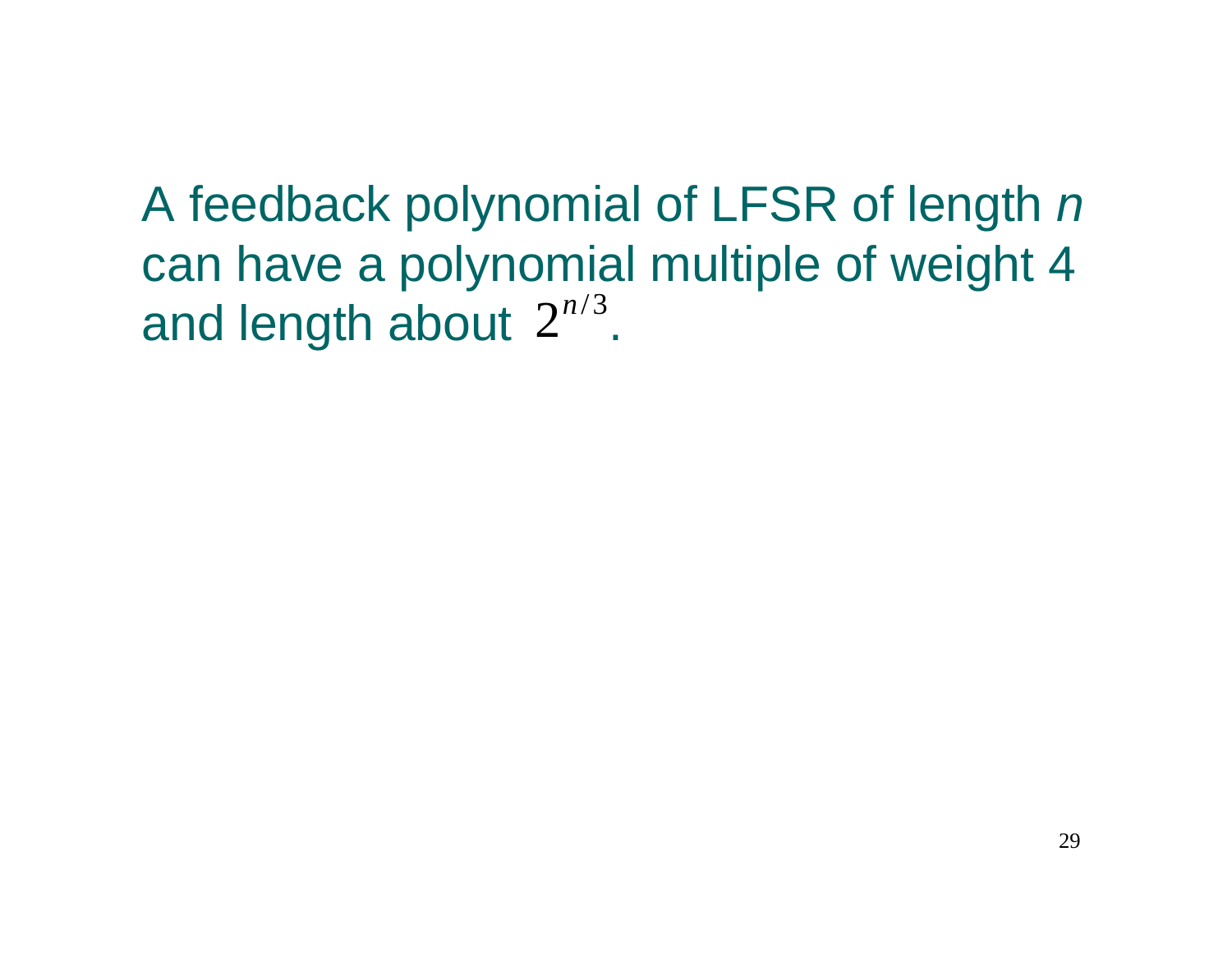### Decimation attack (Filiol, 2000)

Decimating output of LFSR by constant factor *<sup>d</sup>* can simulate characteristics of many other LFSR's, which are possibly shorter than original one.

Can apply correlation attack to such decimated sequence, as correlation probability is same as fororiginal LFSR, but complexity of attack is lower forshorter LFSR.

Factor  $d$  depends on prime factorization of  $2^n$ -1, and may be large.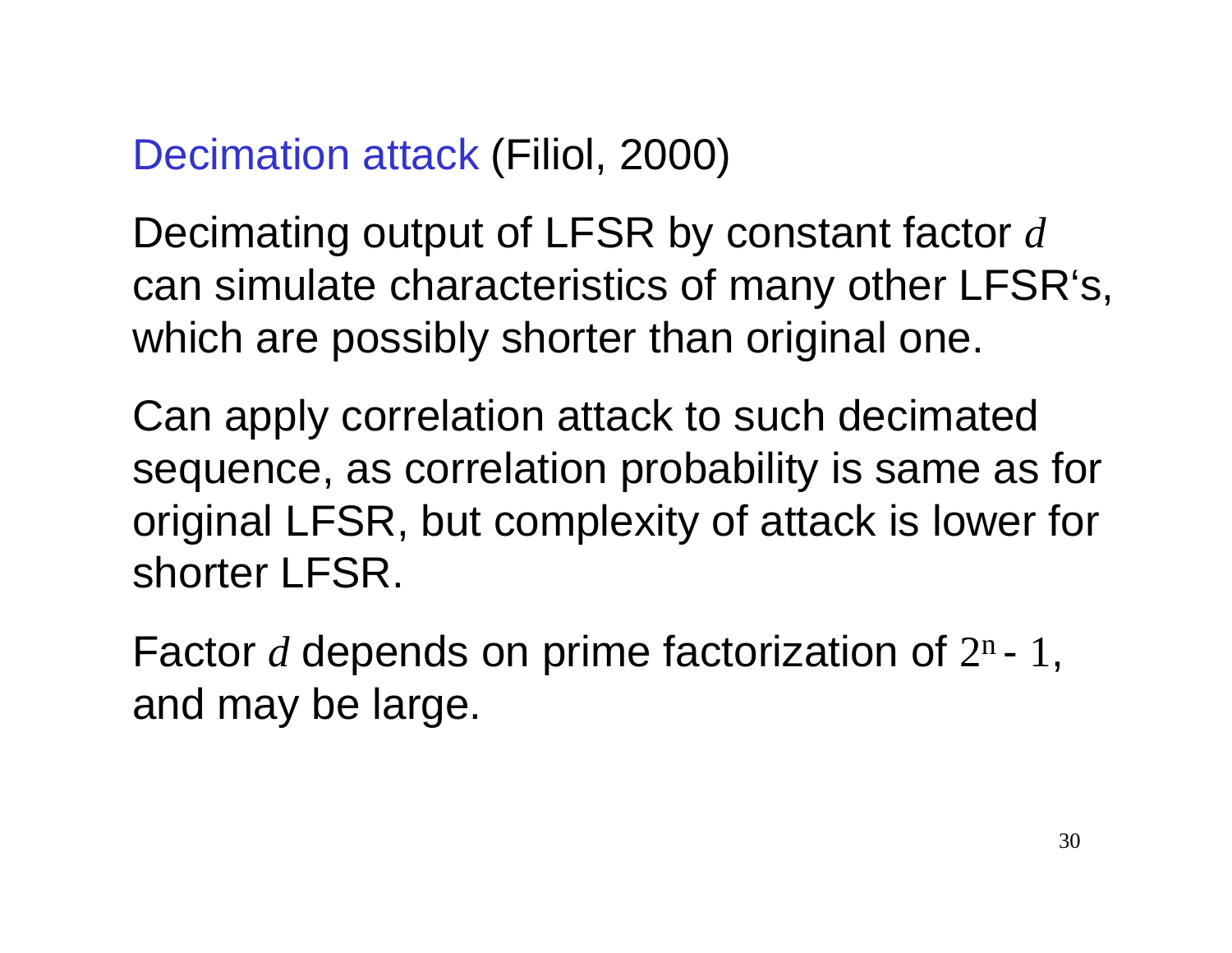### Long list of results/contributions by ...

- -J. Goli ć
- D. MacKay
- A. Canteaut, M. Trabbia
- Ph. Hawkes, G. Rose
- V. Chepizhov, B. Smeets
- -Th. Johansson, F. Jönsson
- M. Mihaljevi ć, M. Fossorier, H. Imai
- P. Chose, A. Joux, M. Mitton
- … (incomplete)
- Y. Edel, A. Klein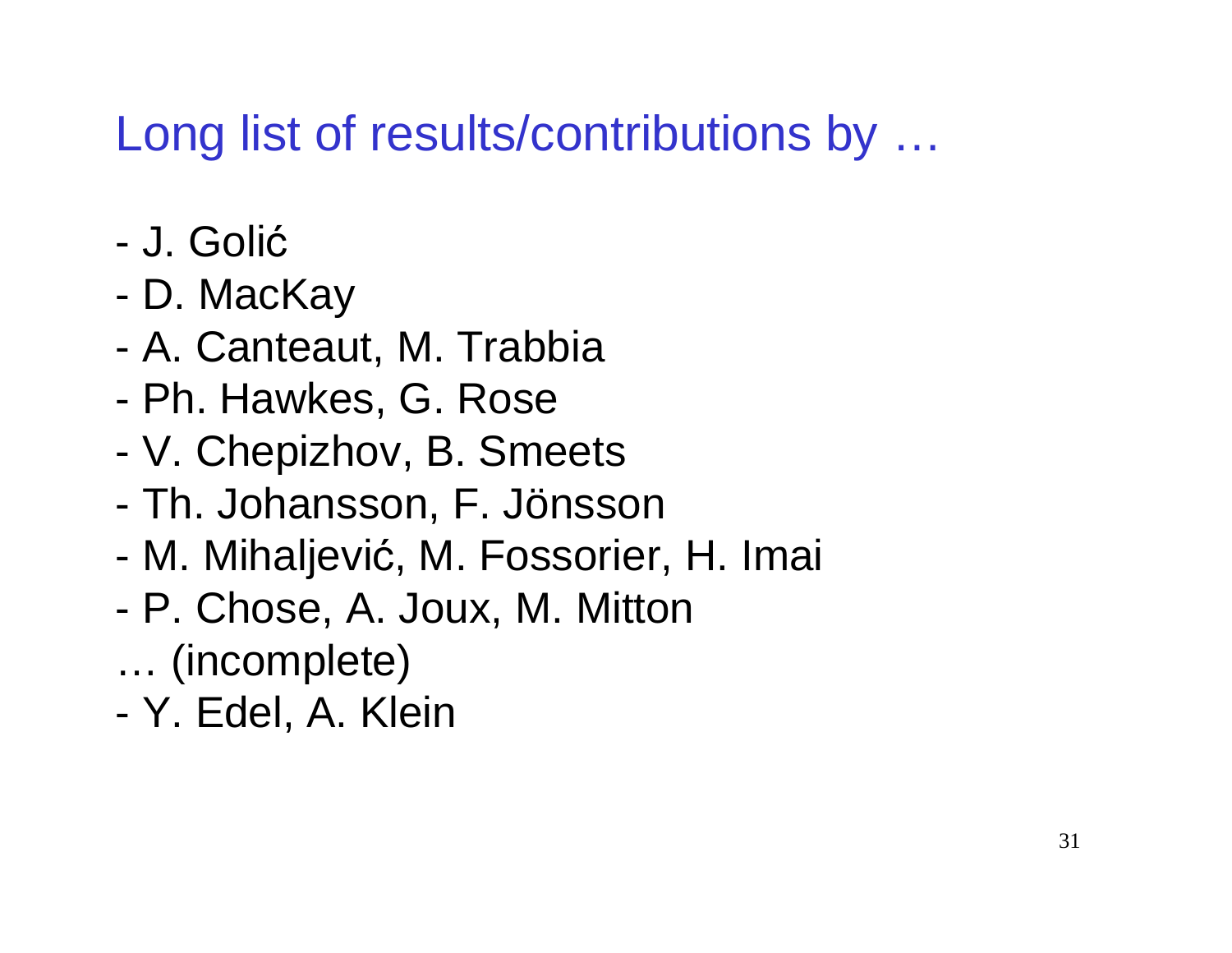Culminates in achievement:

Fast correlation attacks are feasible forarbitrary linear relations and LFSR-length  $n$ up to about 100.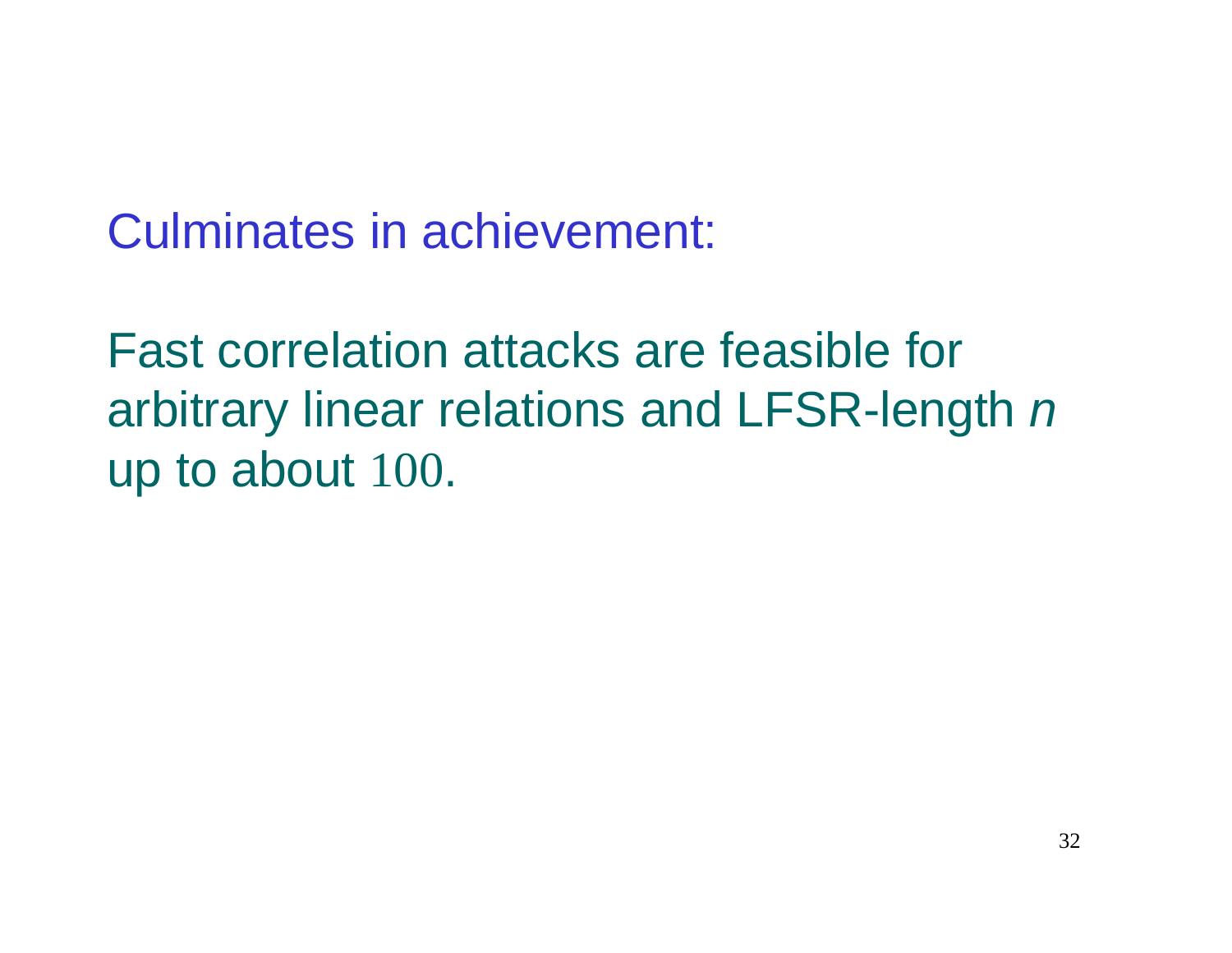Fast correlation attack for LFSR of arbitrary weight:

- •Call target bit a LFSR output bit to be predicted.
- • Construct set of parity checks, involving*k* output bits.
- Evaluate estimators and conduct majority poll among them to recover initial state of LFSR.

Procedure is combined with partial exhaustivesearch for efficiency:

For a length*n* exhaustive search, and *n-B* bits found using parity n LFSR, *B* bits are guessed through checks.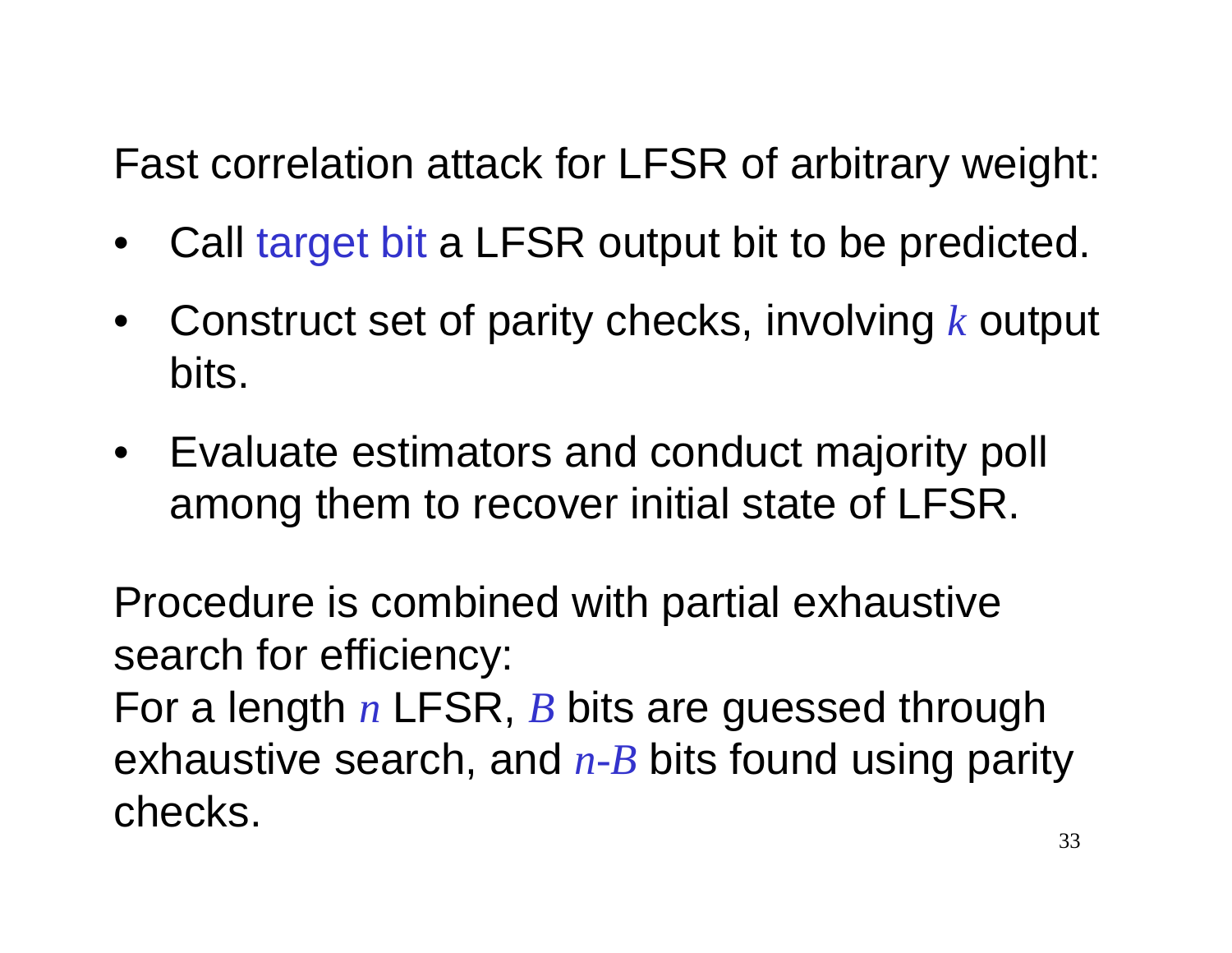

Parity check combines two bits *j* and *<sup>m</sup>* together with linear combination of guessed bits *<sup>B</sup>* in order to predict target bit *<sup>i</sup>*.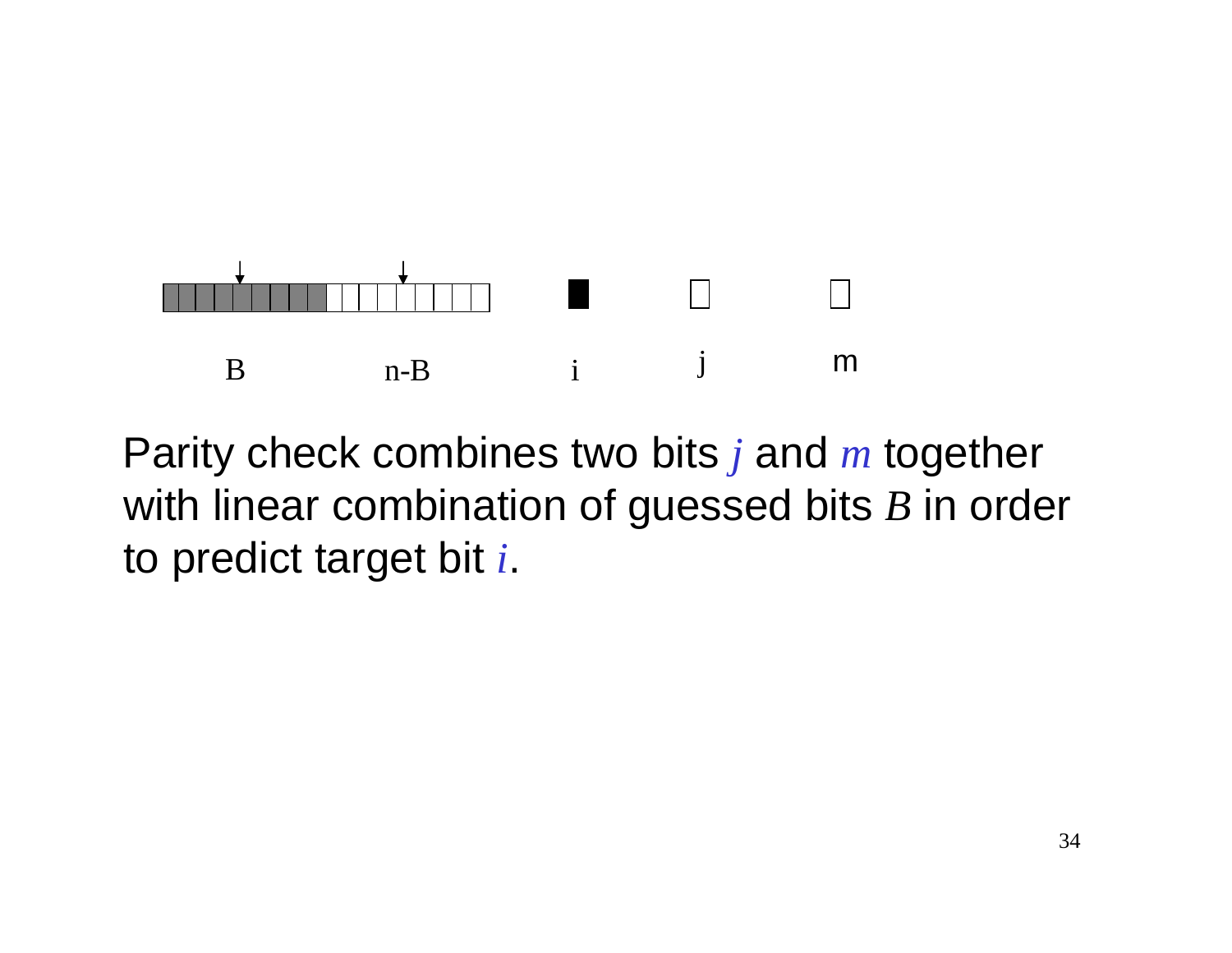For better estimate, target more than *n-B* bits in the output.

Denote this number *D > n*.

For each of *D* target bits, evaluate large number<br>ef narity also also uning naisy unluse *Learnel securi* of parity checks using noisy values  $b_{\rm t}$ , and count number of parity checks that are satisified.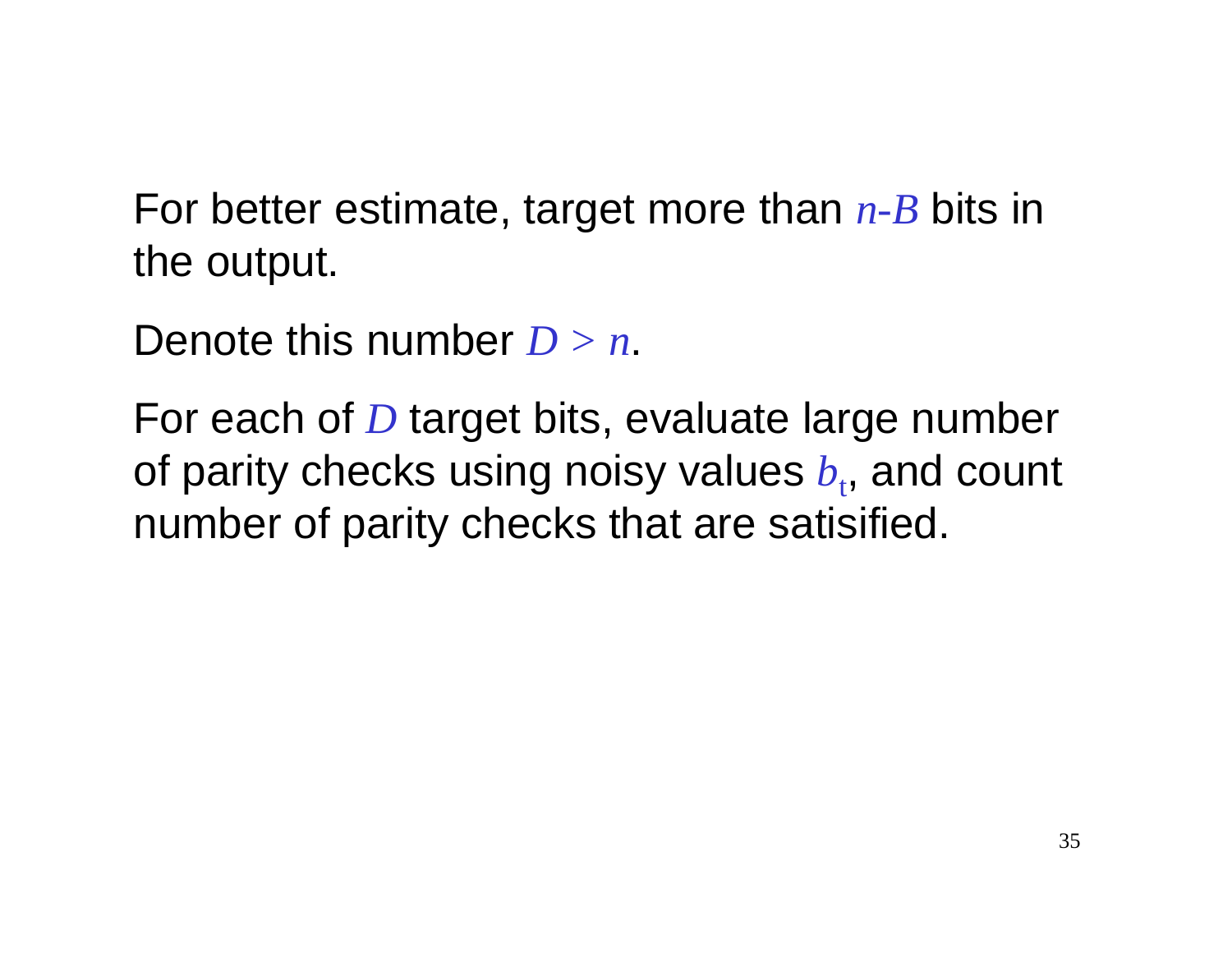Number of parity checks satisfied:  $N_{\rm s}$ Number of parity checks not satisfied: *N*u.

If difference  $N_{\rm s}$  $x_i = b_i$  if  $N_s > N_u$ ,  $N_{\mathrm{u}}$  is larger than threshold, predict  $b_i$  if  $N_s > N_u$ , else  $x_i =$  $b_{\rm i}$  + 1.

If difference decisive for at least *n-B* of the *D* target bits, can easily recover initial state of LFSR.

Preprocessing: Parity checks found by:

- Collision search using Birthday paradox
- Match-and-sort algorithm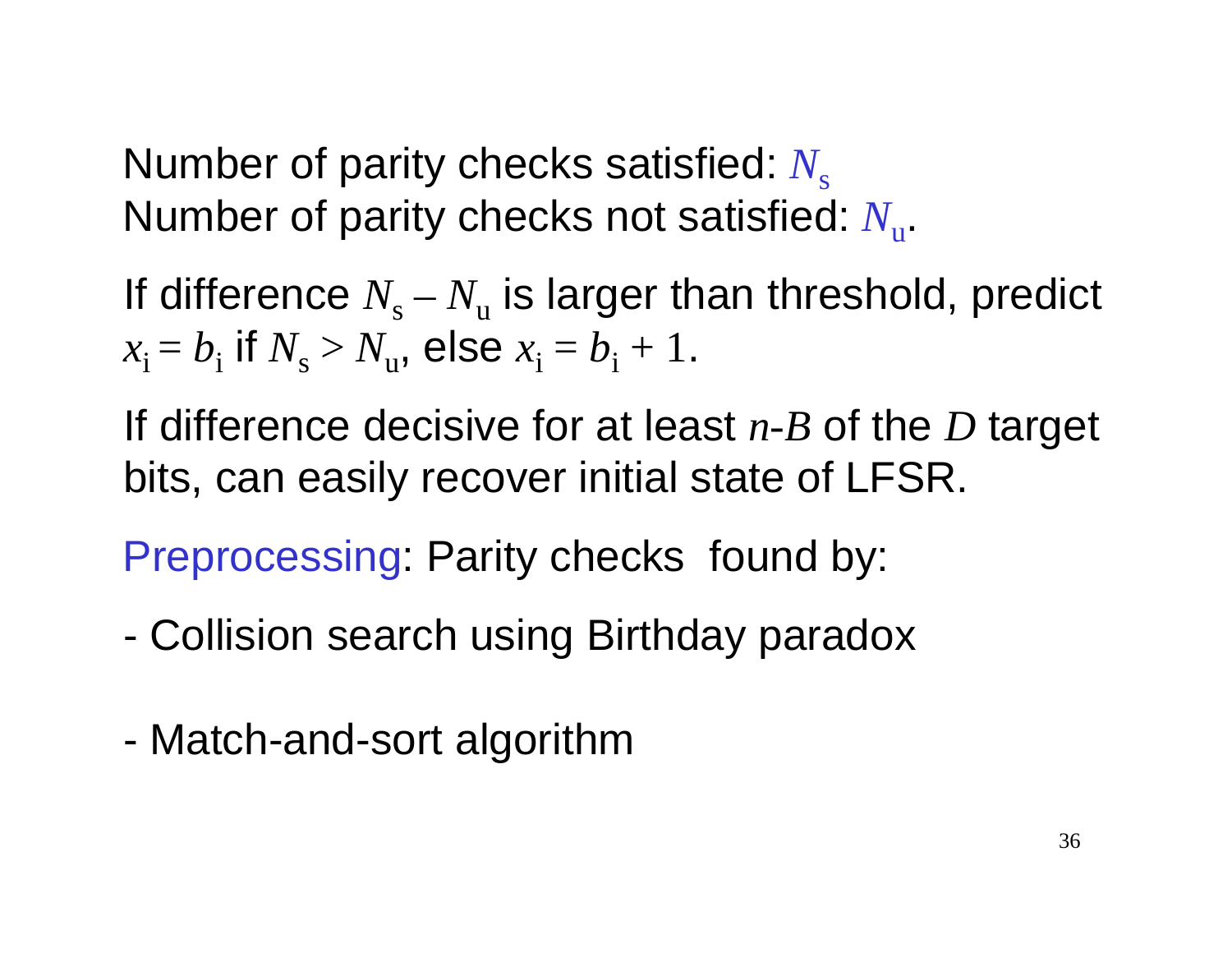#### Fast correlation attacks on concrete ciphers:

- LILI-128 (Jönsson-Johansson, 2002)
- Grain-v0 (Berbain-Gilbert-Maximov, 2006)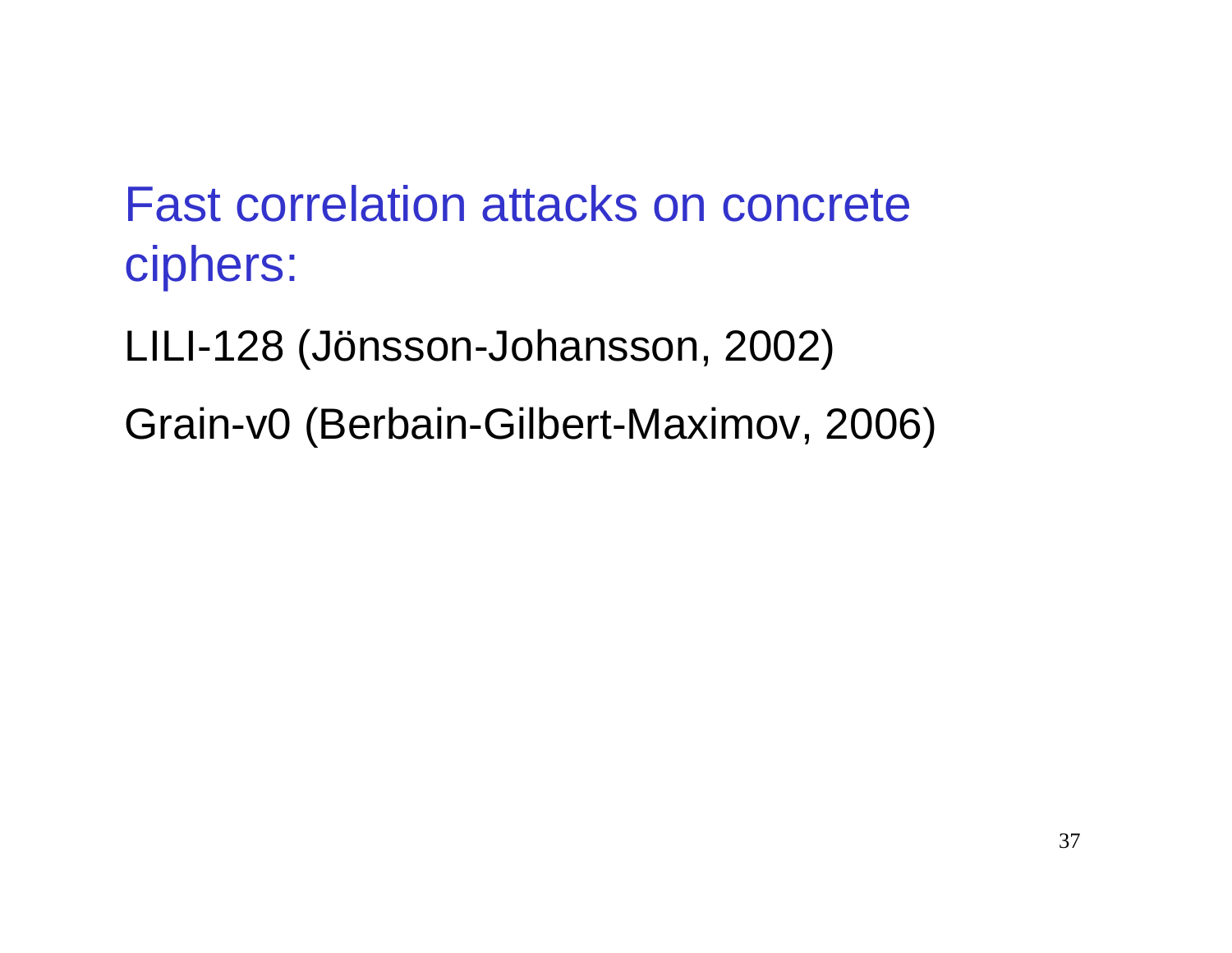# Towards correlation immunity

Correlation attacks successful if cipher allows forgood approximations of the output function by linearfunctions in state bits of LFSR's involved.

Impact of correlation attacks to design of streamciphers:

Boolean functions*f* used should

- be correlation immune
- have high algebraic degree
- have large distance to affine functions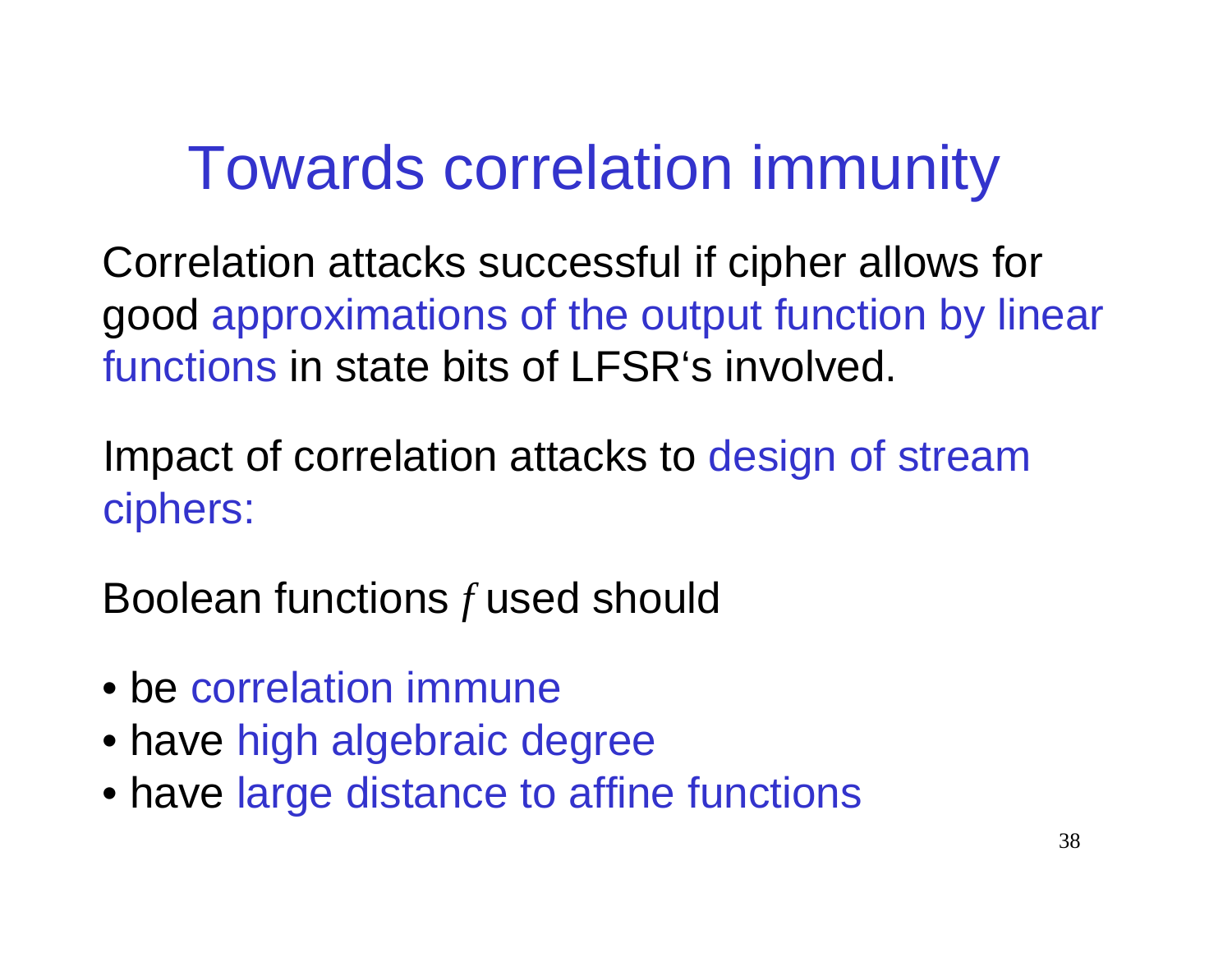In view of correlation attacks, combining (or filter) function*f* should be carefully chosen, so that there is no statistical dependence between any small subset of inputs and the output.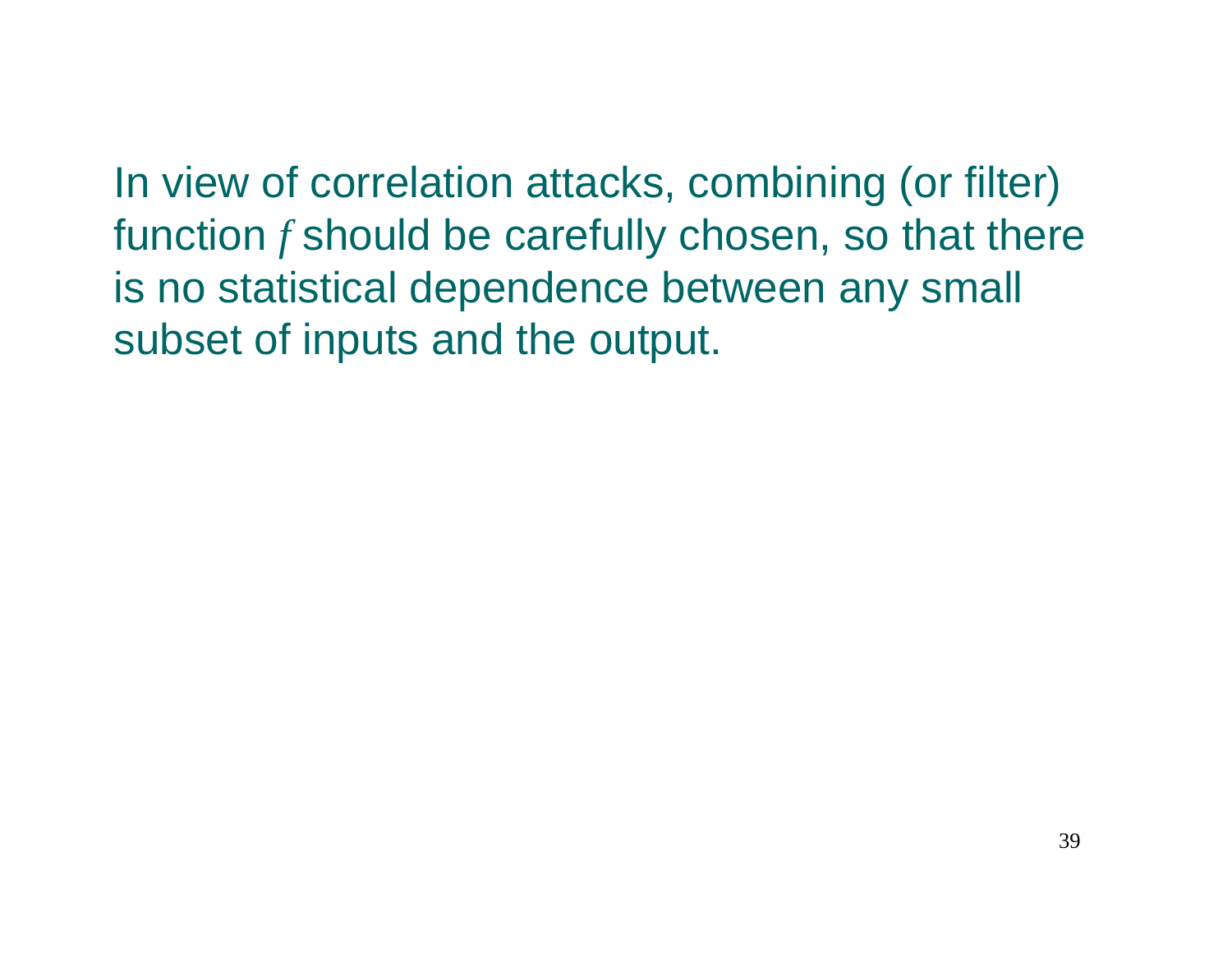Let *X*<sub>1</sub> *X*<sub>2</sub>,..., *X*<sub>n</sub> be independent binary variables, which are balanced (i.e. each takes values 0 or 1 with prob.  $\frac{1}{2}$ ).

A Boolean function  $f(x_1, x_2,..., x_n)$  is *m*-th order correlation immune if for each subset of *<sup>m</sup>* randomvariables  $X_{i1}$ ,  $X_{i2}$ ,..,  $X_{im}$ , the random variable  $Z = f(X_{i1}, X_{i2}, \ldots, X_n)$  is statistically independent of the random vector  $(X_{i1}, X_{i2},..., X_{im})$ .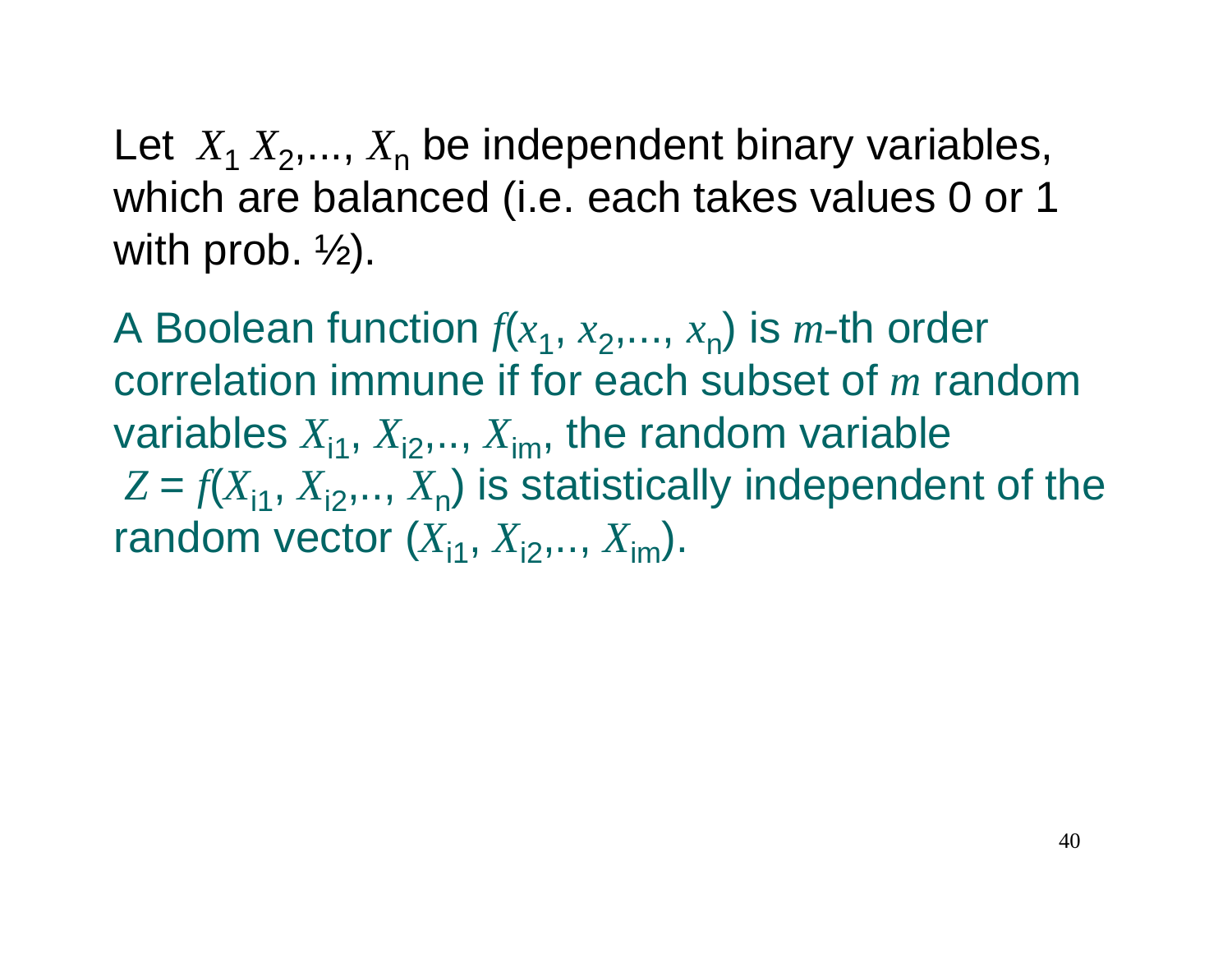Tradeoff between correlation immunity and algebraic degree (Th. Siegenthaler, 1984).

Low algebraic degree of combining (or filter) function conflicts with security:

- -Berlekamp-Massey LFSR-synthesis
- Algebraic Attacks

Study of Boolean functions with good cryptographicproperties an ongoing topic.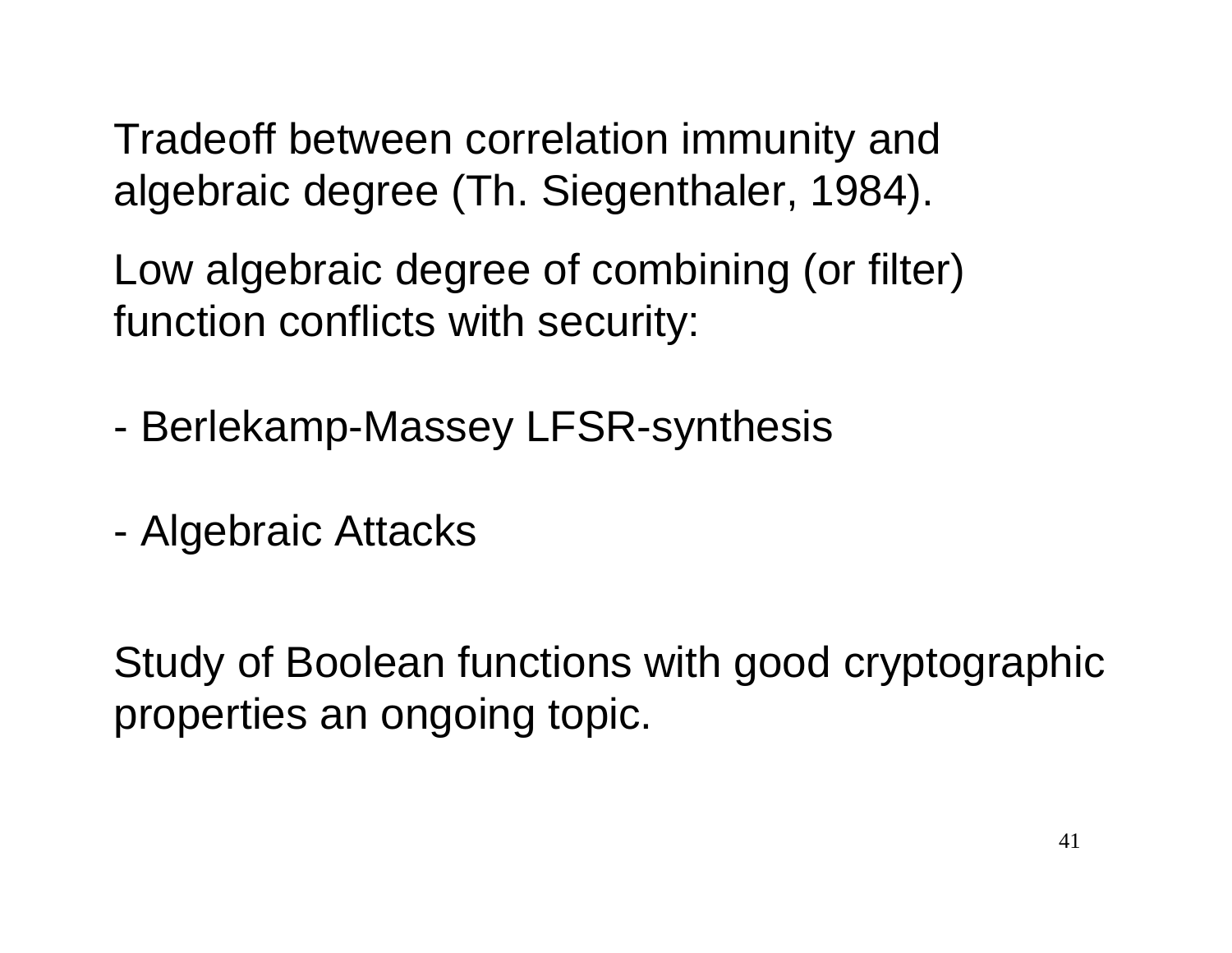Impact of cryptanalysis of DES block cipher(D. Chaum, J.-H. Evertse, 1986) to design of stream ciphers:

Alternative solution of correlation problem: Perfect nonlinear functions (1989, with O. Staffelbach).

Coincide with Bent functions (Rothaus 1976) These functions are not exactly balanced.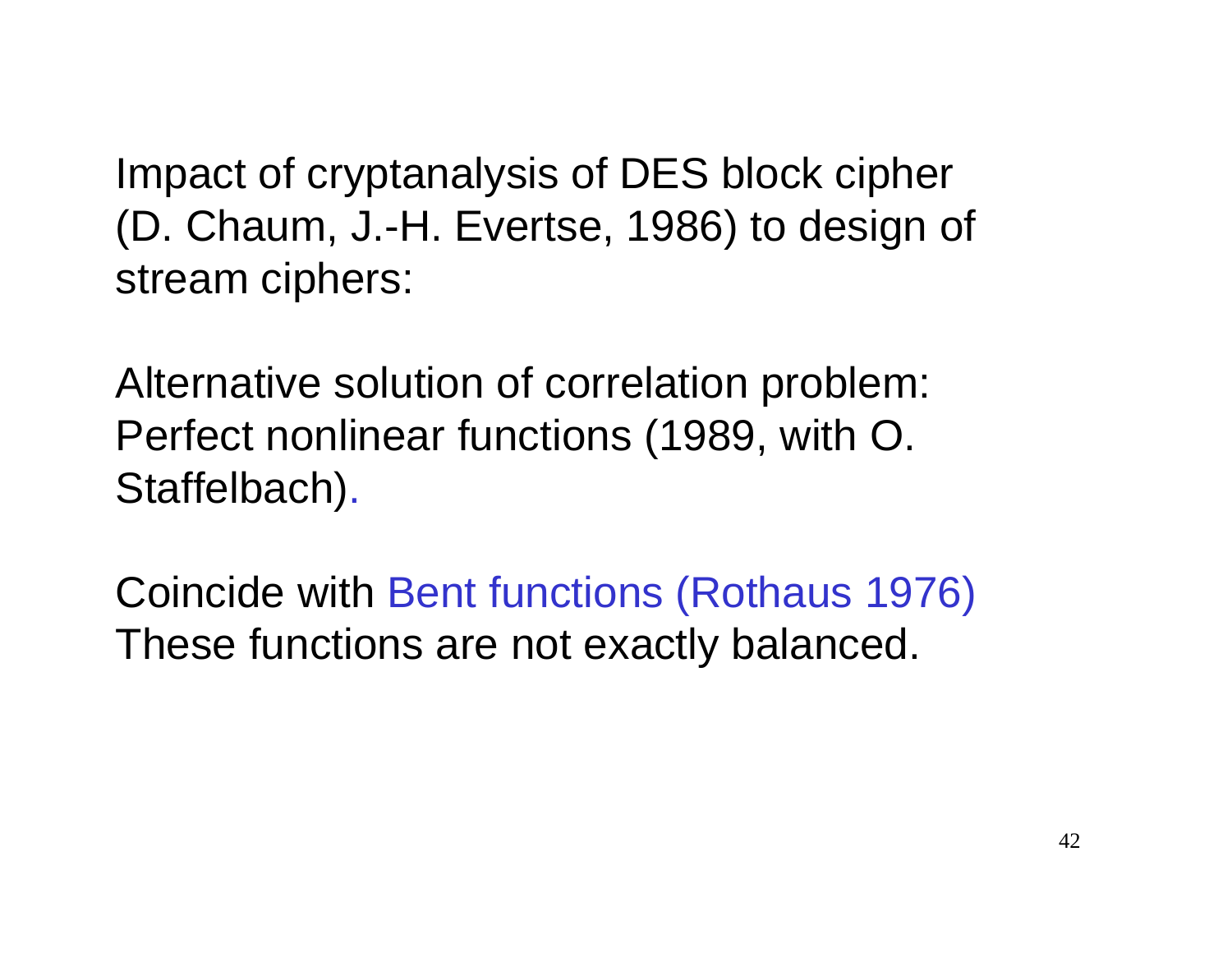Bent functions have:

Maximum nonlinearity, i.e., largest possibledistance to all affine functions, and

Good correlation immunity properties.

Study of S-boxes with similar properties (K. Nyberg)

Important role of this type of S-boxes in design of AES block cipher, to counter differential and linear cryptanalysis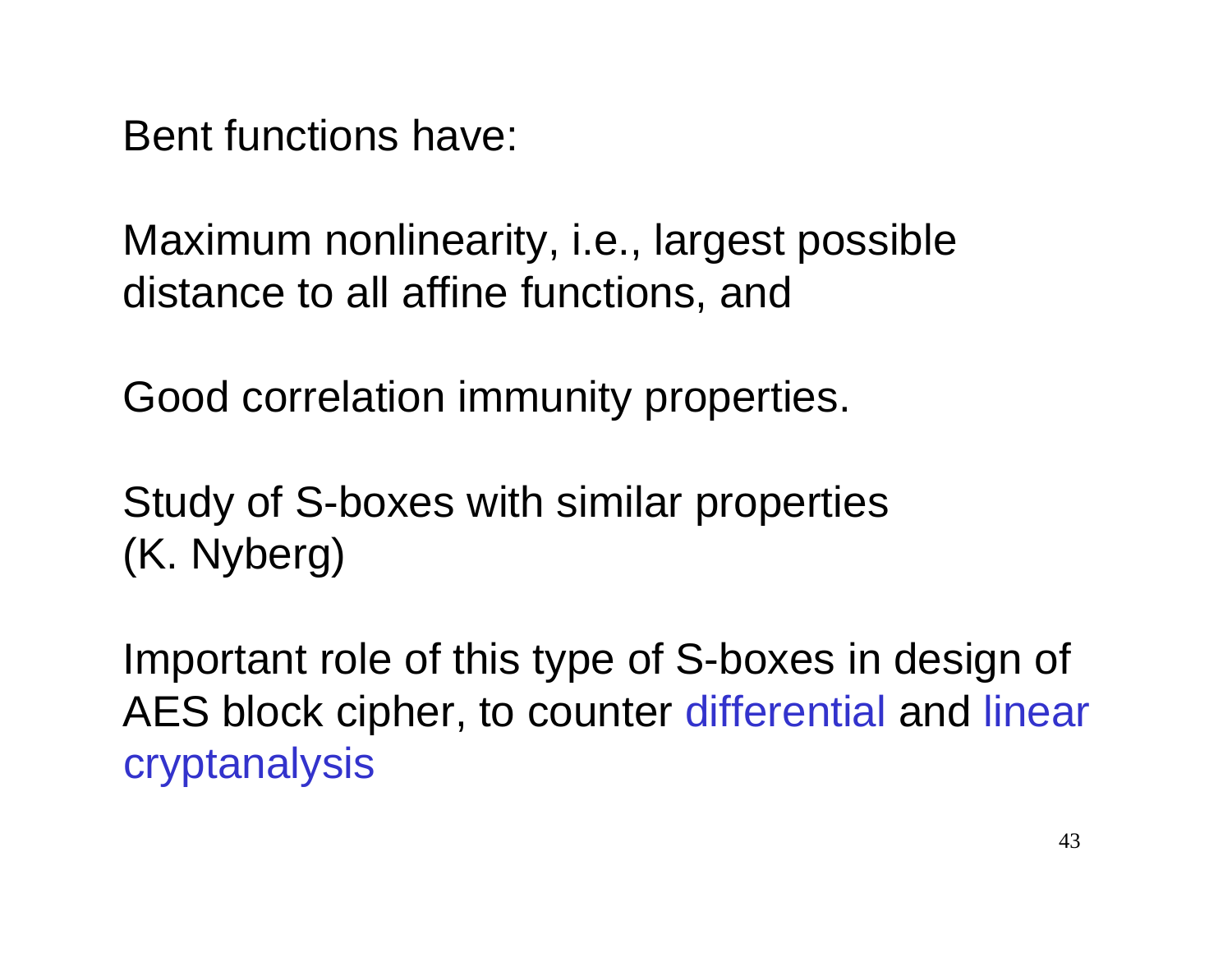Tradeoff between correlation immunity and algebraic degree can be avoided if the combining function is allowed to have memory (R. Rueppel, 1985).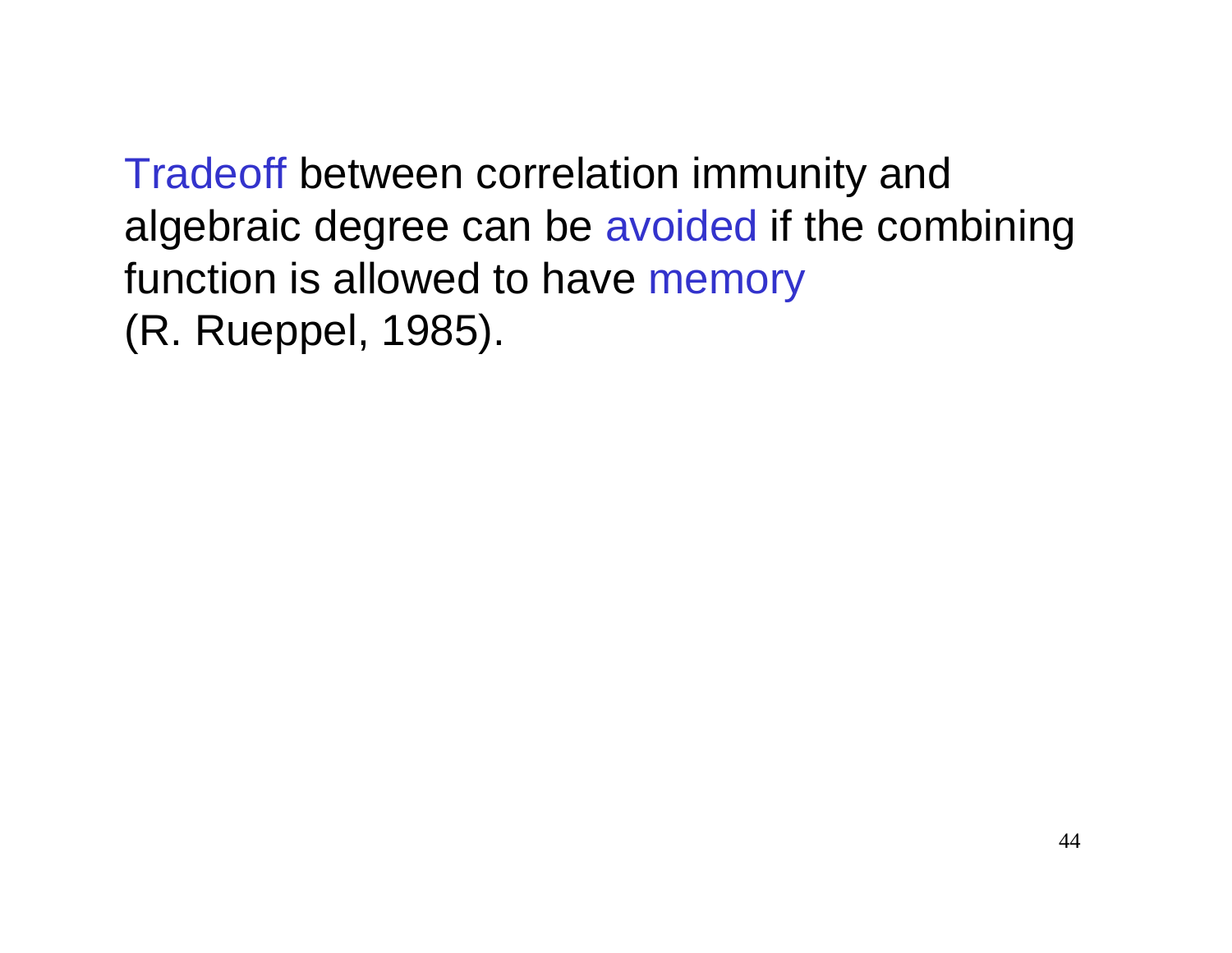### Combiners with Memory

A (*<sup>k</sup>*,*<sup>m</sup>*)-combiner with*k* inputs and *m* memory bits is a finite state machine (FSM) which is defined byan output function

$$
f: \{0,1\}^m \times \{0,1\}^k \rightarrow \{0,1\}
$$

and a memory update function

$$
\varphi : \{ 0,1 \}^m \times \{ 0,1 \}^k \rightarrow \{ 0,1 \}^m
$$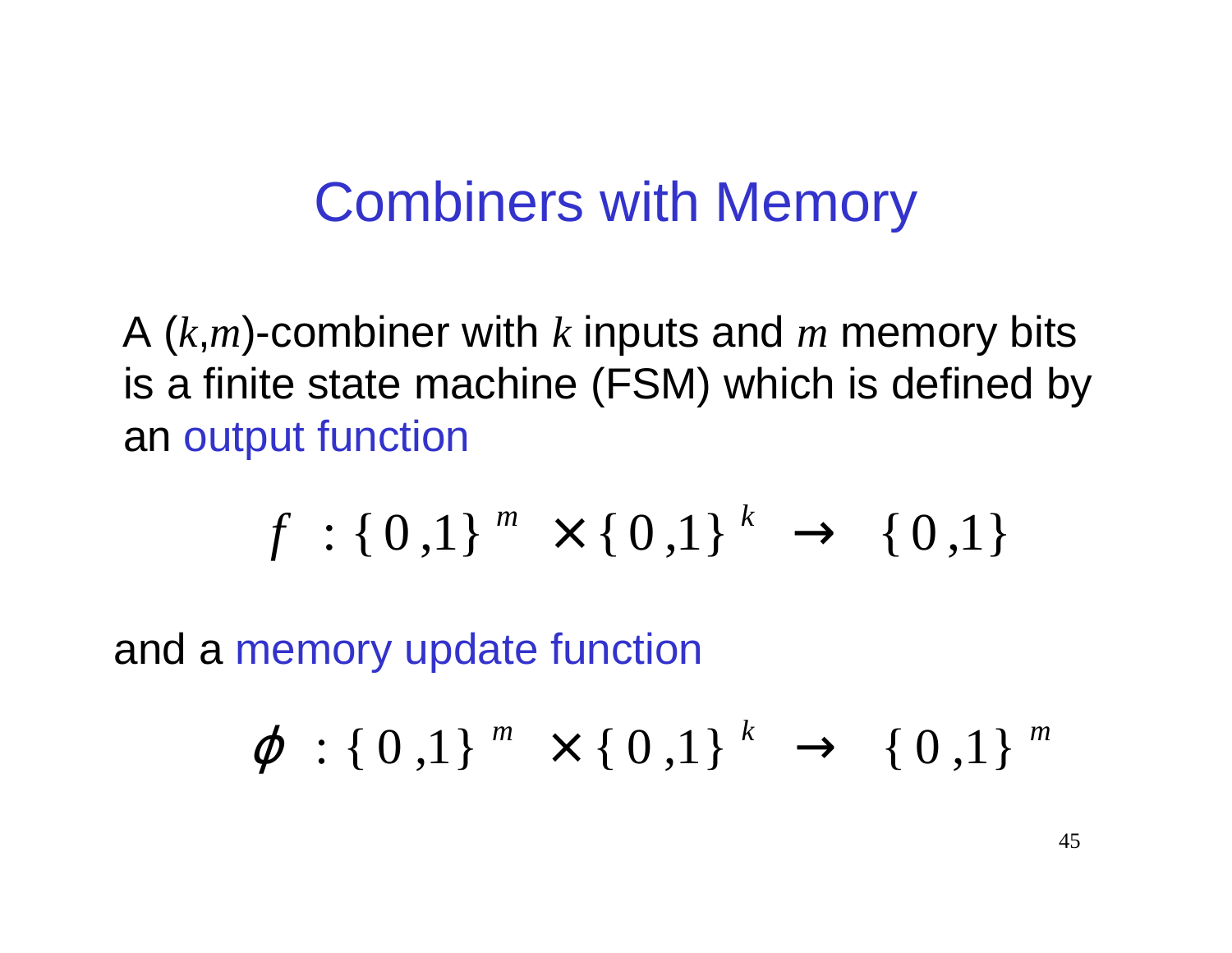Given: A stream of  $(X_1, X_2, ...)$  of inputs,  $X_i$  in  $\{0,1\}^k$ , and initial assigment  $\mathcal{Q}_1$  in {0,1}<sup>m</sup> to memory bits.

The output bitstream  $(z_1, z_2, ...)$  is defined according to

$$
z_t = f(Q_t, X_t),
$$

and  

$$
Q_{t+1} = \varphi(Q_{t, X_{t}})
$$

for all *<sup>t</sup>* >0. For keystream generation, stream of inputs  $(X_1,\,X_2,..)$  is produced by output of  $k$  driving devices. Initial states determined by secret key. Often, driving devices are LFSR's.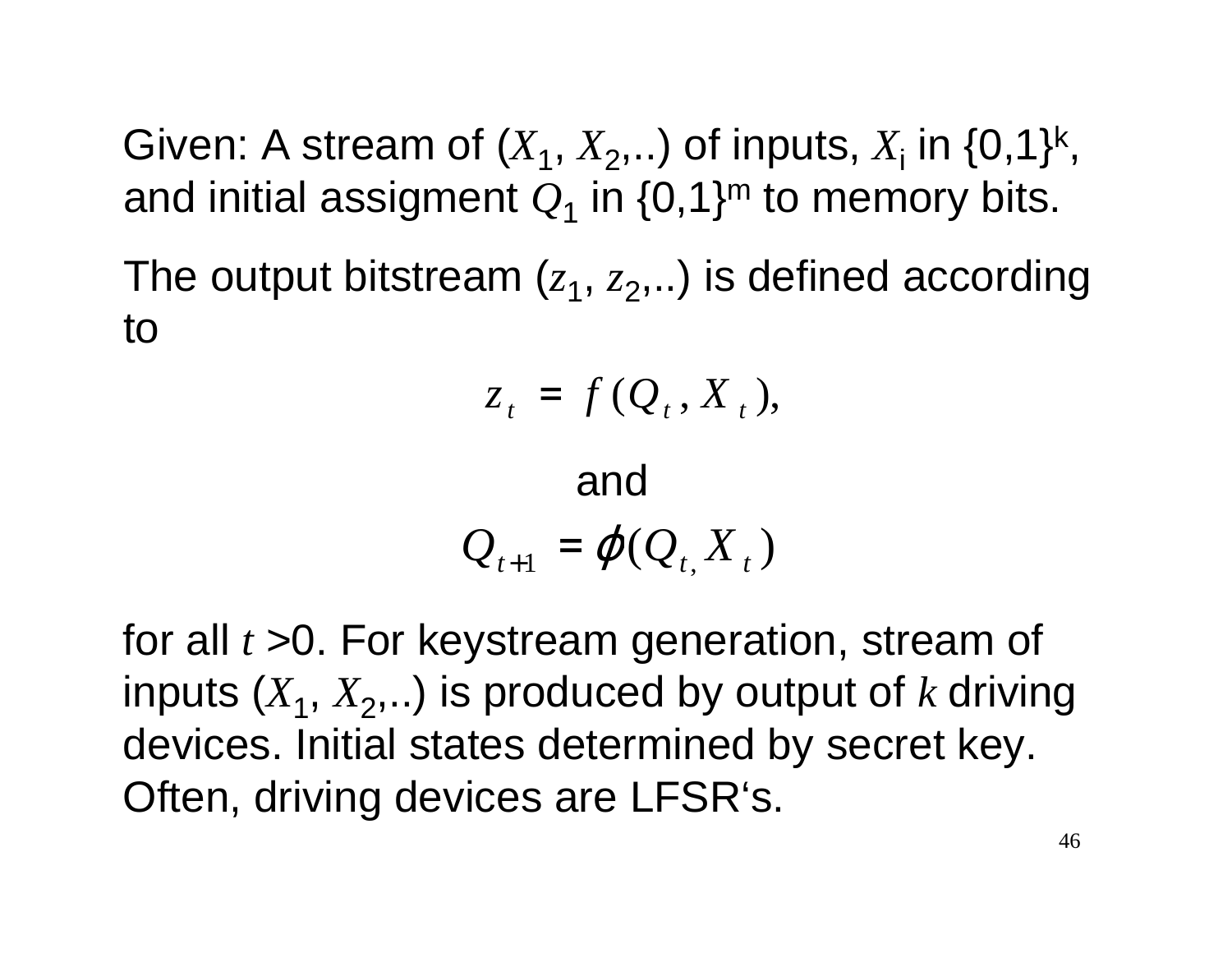Example of combiner with memory: Summationgenerator with  $k$  = 2 inputs.

Write  $X_t$  as  $X_t = 0$ is  $m=1$  (i.e. the usual carry of addition of integers  $a_{\rm t},\, b_{\rm t}$ ). The number of memory bits in binary representation).  $m = 1$  (i.e. the usual carry of addition of integers

The functions are defined by

$$
z_t = f(Q_t, a_t, b_t) = a_t \oplus b_t \oplus Q_t
$$
  

$$
Q_{t+1} = \varphi(Q_t, a_t, b_t) = a_t b_t \oplus a_t Q_t \oplus b_t Q_t
$$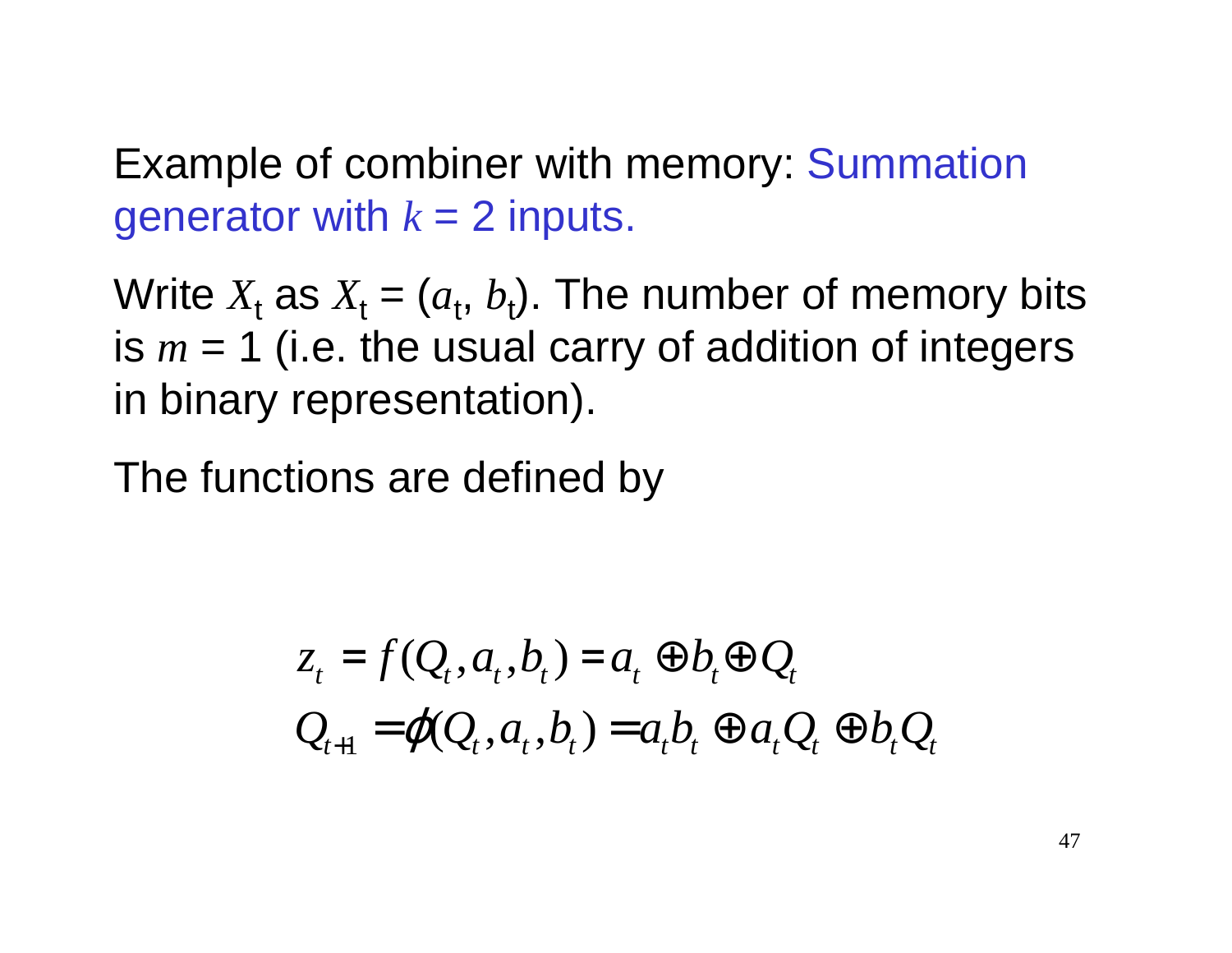The function *<sup>f</sup>* in this summation generator is 2<sup>nd</sup> – order correlation immune.

Example: E0 stream cipher used in Bluetooth iscombiner with  $k = 4$  inputs and  $m = 4$  bit memory.

Stream of inputs is produced by outputs of 4 LFSR's of length 128 in total.

More recent (word-oriented) stream ciphers with memory:

```
SNOW, SOSEMANUK, ZUC.
```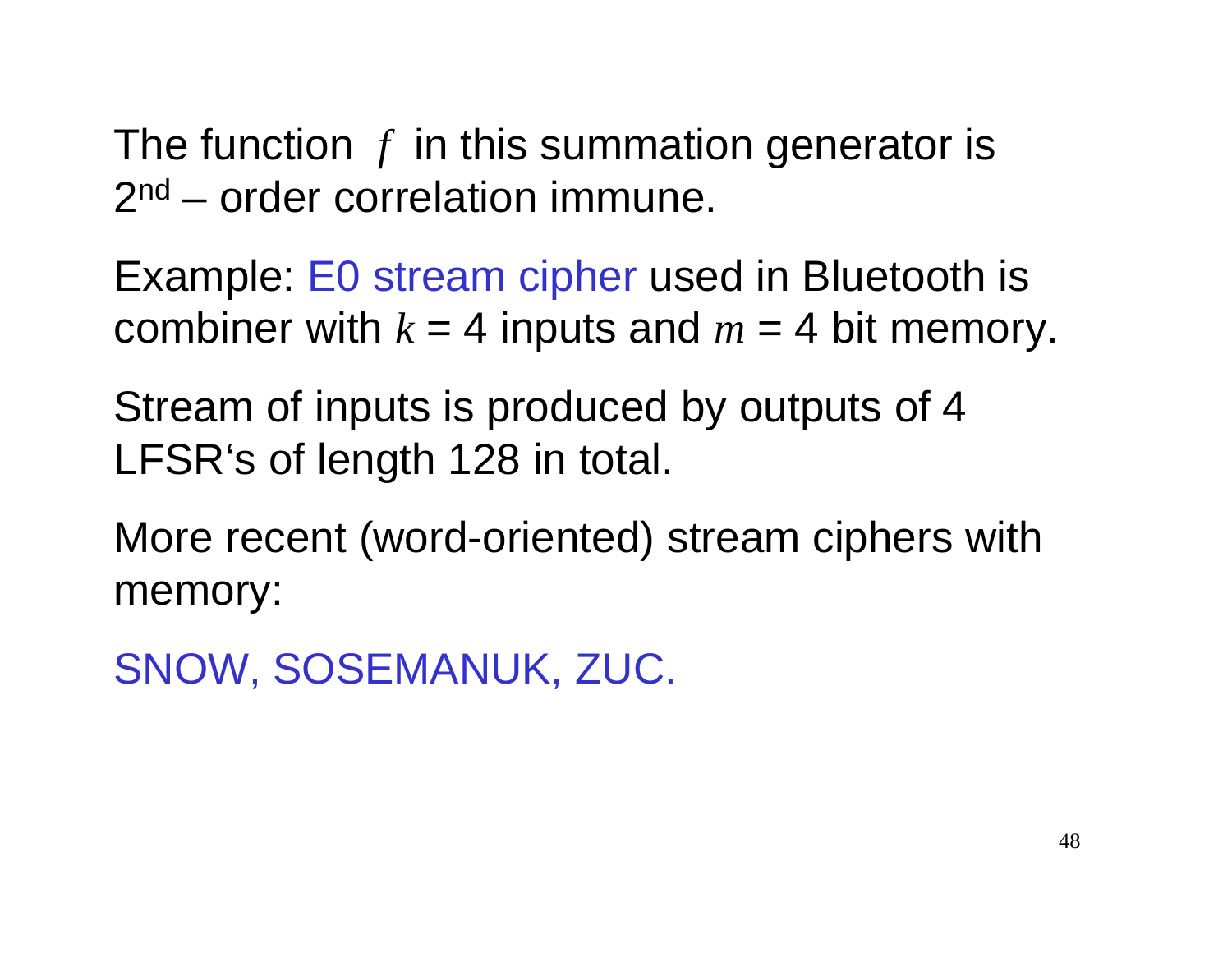Different development related to combiners with memory, leading to cryptanalysis of summationgenerator:

Feedback with carry shift registers (FCSR's) (A. Klapper, M. Goresky, 1994).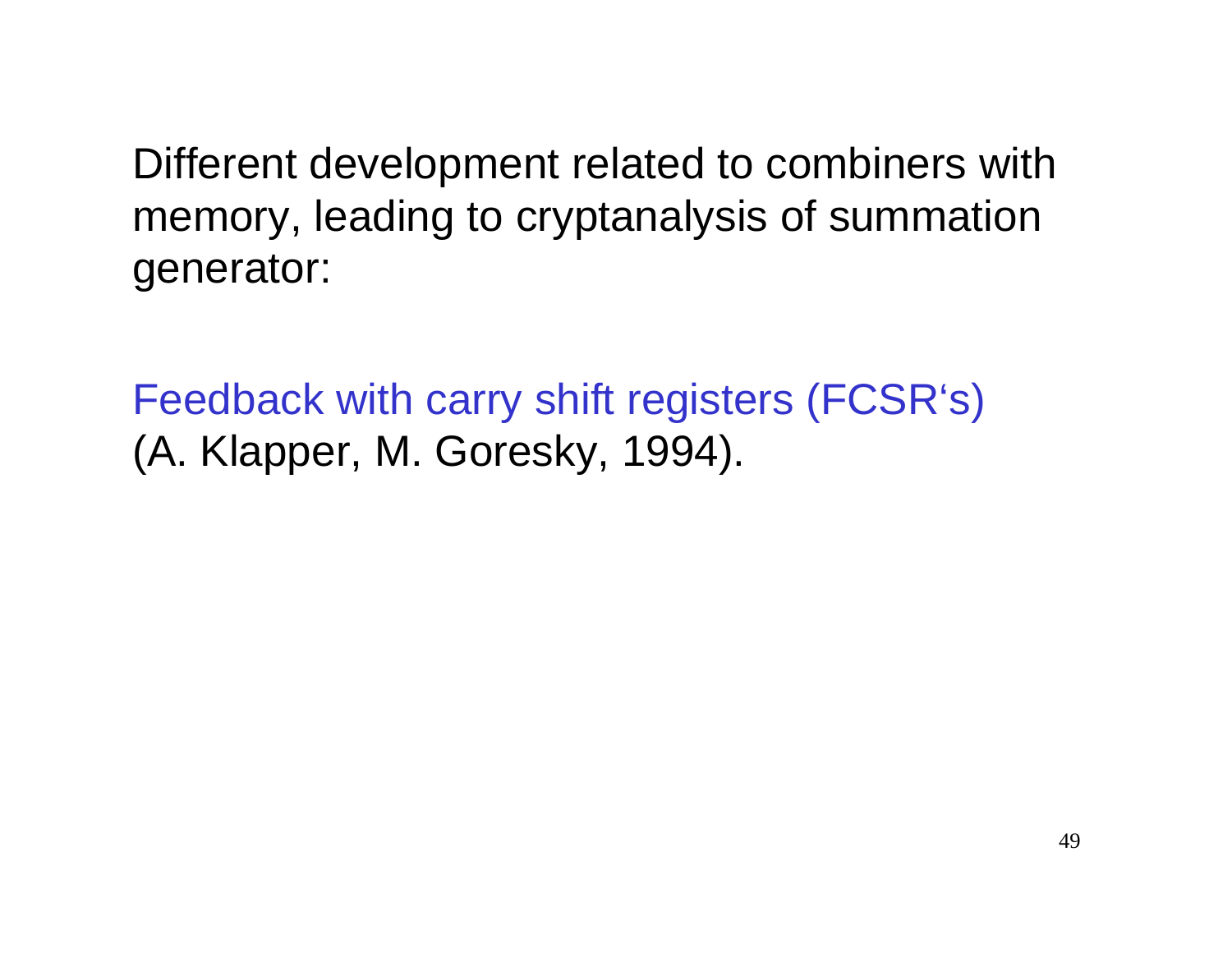### Linear Attacks

Recall:

Correlation attack successful, if linear relations hold with nonnegligible probabilities, between single output bits and a subset of state bits of drivingLFSR's.

Linear attack: Successful if there are correlations between linear functions of several output bits and linear functions of a subset of the LFSR-bits.

Linear attack more general than correlation attack.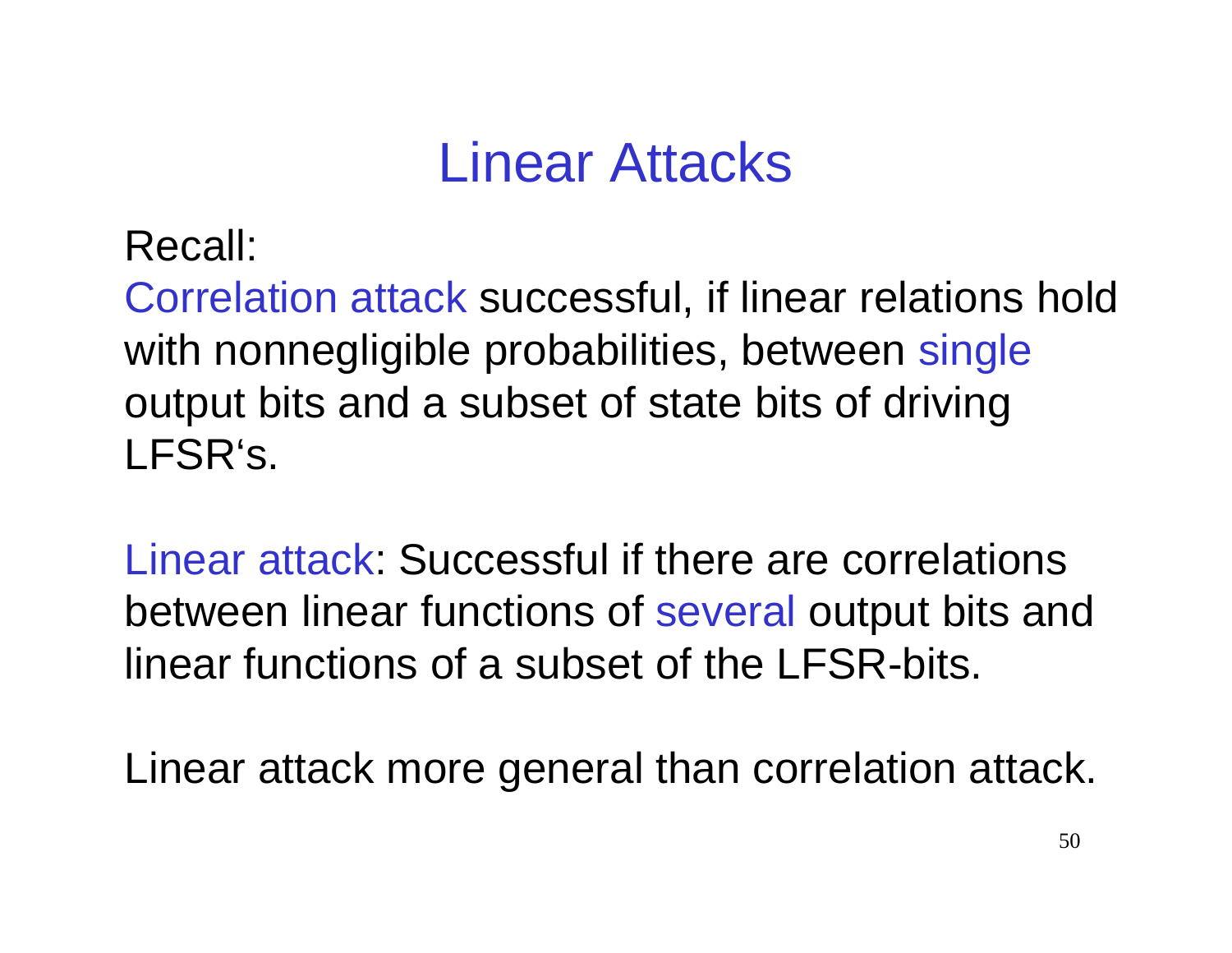If there are such correlations, get a linear systemof equations, each of which does hold with someprobability.

Linear system can be solved by methods reminiscent to fast correlation attacks (Goli ć).

Methods efficient if known keystream is long enough, i.e., if many more equations are availablethan number of unknowns.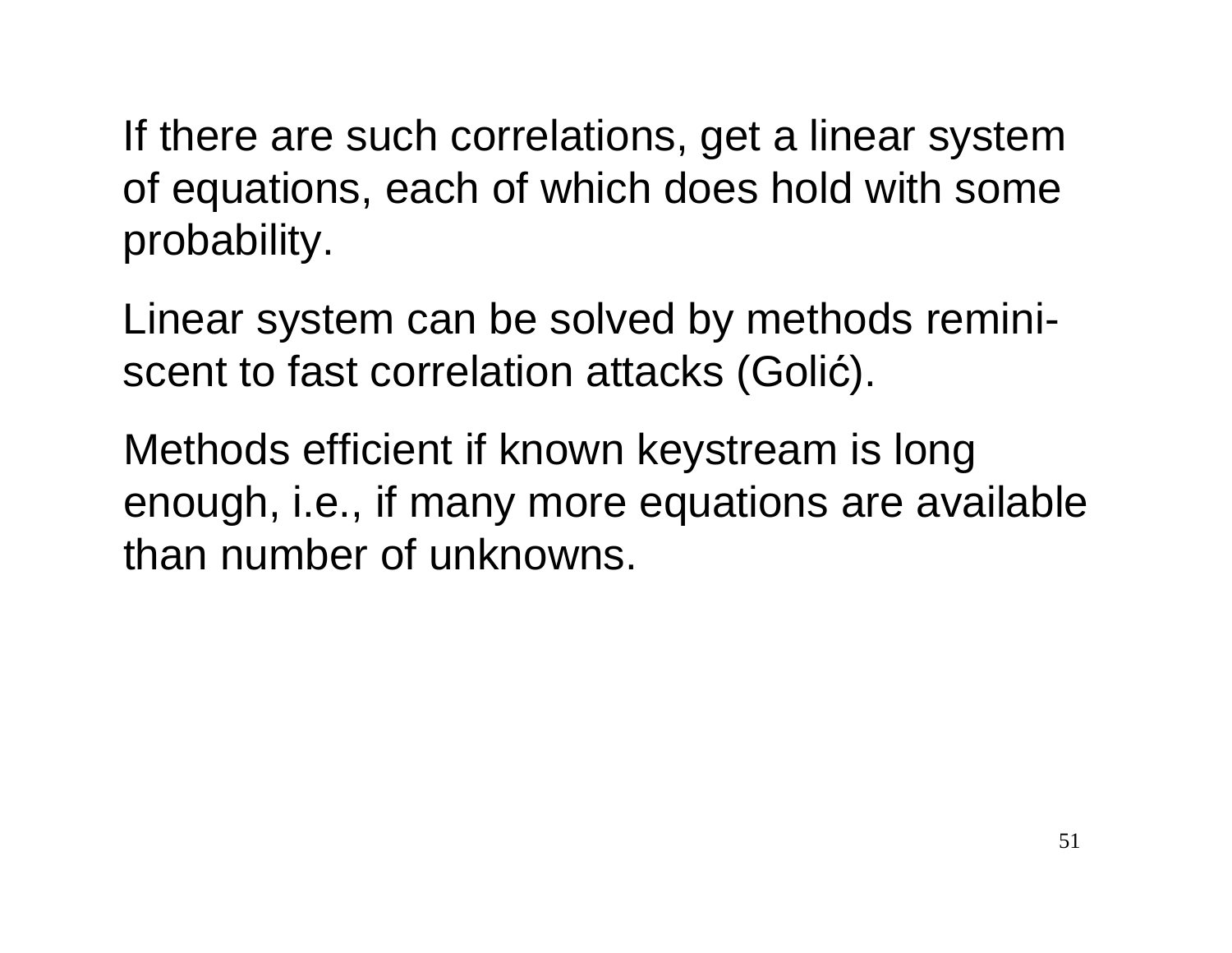Consider block of *<sup>M</sup>* consecutive inputs.

Outputs  $Z_{\text{t}} = (z_{\text{t}}, \, z_{\text{t-1}}, \ldots, \, z_{\text{t-M+1}})$  as a function of the corresponding block of *<sup>M</sup>* consecutive inputs  $X_{\mathsf{t}}\mathsf{=} (x_{\mathsf{t}}, \, x_{\mathsf{t-1}},\! \dots, \! \allowbreak x_{\mathsf{t-M+1}})$  and the preceeding memory bits  $C_\mathrm{t-M+1}.$ 

 $X_{\rm t}$  denotes bit vector at time  $t$  of state bits of driving LFSR's, and *C*t-M+1 bit vector of *<sup>m</sup>* memory bits at time *t-M+1*.

Assume that  $X_t$  and  $C_{t-M+1}$  are balanced and mutually independent.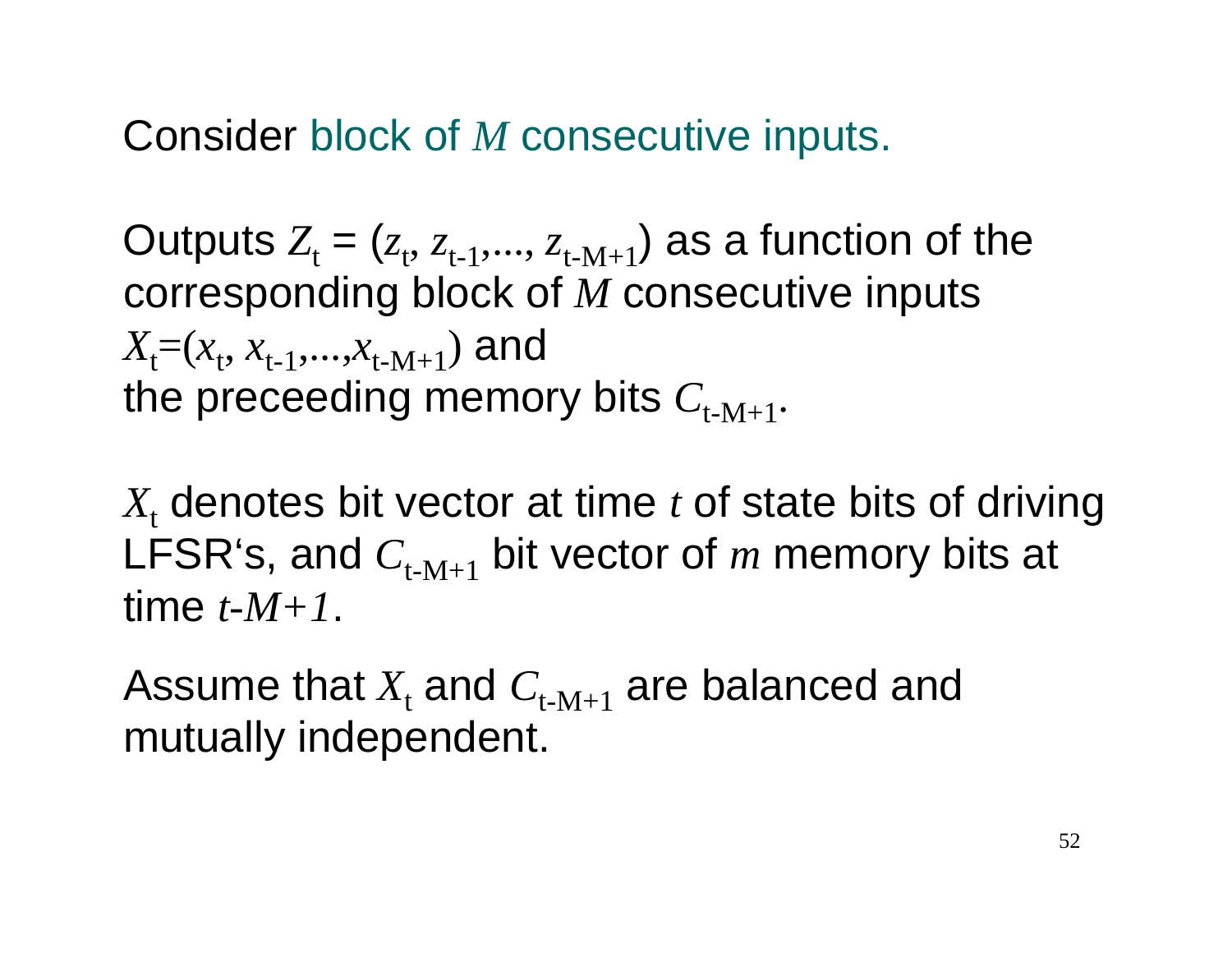Then, if  $M > m$ , there must exist linear correlations between the output and input bits, but they mayalso exist if *M<=m* (Golić, 1996).

Linear attack on Bluetooth stream cipher E0 (Golić-<br>Bagini-Morgari, 2002).

Exploits a variety of correlations between inputsand outputs. Cryptanalysis inspired by fast correlation attacks.

Linear Correlations unavoidable: Correlationseverywhere?